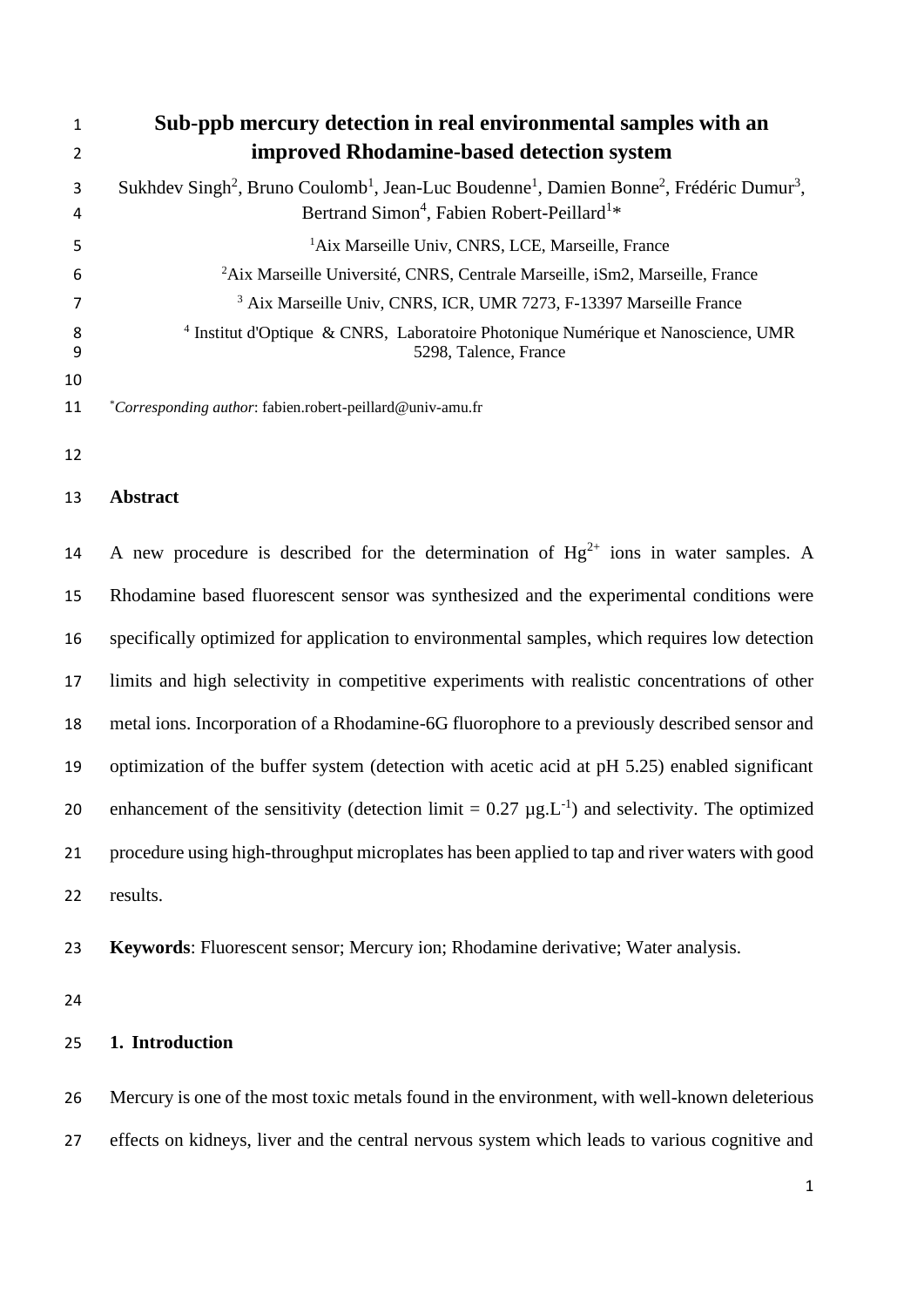28 motor disorders [1,2]. Among mercury species, the  $Hg^{2+}$  ion has been extensively studied because it can be biomethylated into methyl mercury in the environment [3]. Conventional methods for analysis of mercury in laboratories include cold vapor atomic absorption spectroscopy and inductively coupled plasma mass spectrometry, which are either expensive or complex analytical techniques. Methods based on fluorescent sensors have gained considerable attention in the past years, due to the simplicity of the operations combined to high selectivity and sensitivity of the designed sensors.

Fluorescent sensors based on organic dyes are particularly suited for the analysis of  $Hg^{2+}$  ion and other cations [4-6]. This type of sensor includes an ion recognition unit (ionophore) which triggers modification of the fluorescence features of an organic fluorophore. Among these fluorophores, the rhodamine framework has appeared as the ideal choice, due to the high fluorescence quantum yields obtained by the spirolactam cycle opening and the ease of structural modification for the ionophore part. Consequently, several Rhodamine-based 41 molecular sensors for  $Hg^{2+}$  have been described in the literature [7].

 However, most of these sensors have not convincingly demonstrated their capacities to be applied to the analysis of real environmental waters (tap water, natural waters). To fulfill requirements for these types of analysis, the sensor has to: i) detect mercury in aqueous media; 45 ii) reach high sensitivity with quantification limits below the  $\mu$ g. L<sup>-1</sup> range (the parametric value 46 for the quality of water intended for human consumption in Europe is  $1 \mu g.L^{-1}$  and the maximal 47 allowable concentration in inland waters has been established to 0.05  $\mu$ g.L<sup>-1</sup> by European 48 Union); iii) prove the selectivity for  $Hg^{2+}$  in the presence of very large excess of some other naturally occurring ions (especially  $Ca^{2+}$  or  $Cu^{2+}$ ). Regarding application to aqueous sample, rhodamine-based sensors displaying interesting analytical features only in organic or mixed organic-aqueous media will not be efficient [8,9]. Likewise, many sensors have detection limits 52 which are either not indicated or in the  $10^{-8}$ -10<sup>-6</sup> M range (2-200  $\mu$ g.L<sup>-1</sup>) [10-12], which is not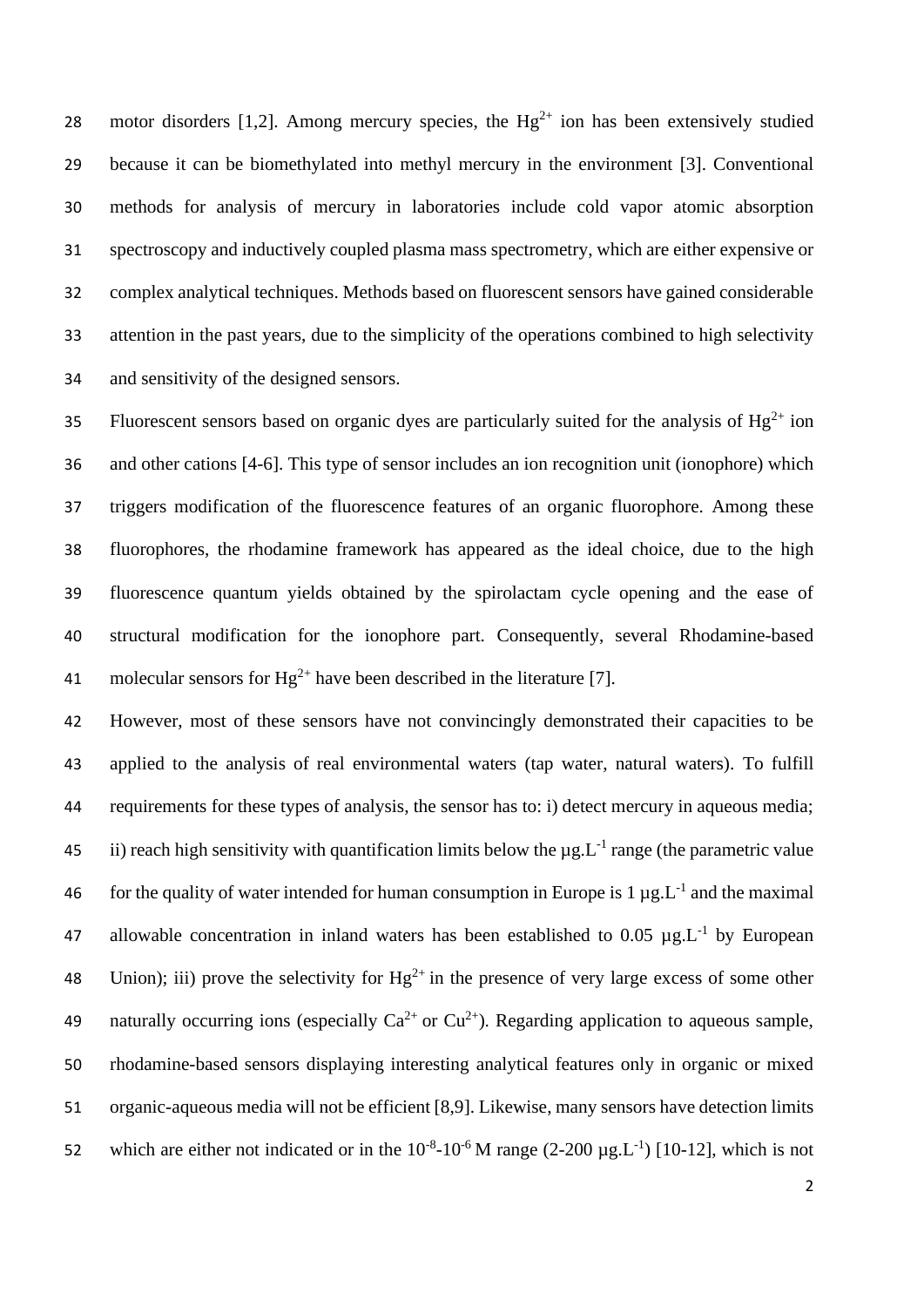enough sensitive for real samples like tap water or natural waters. Selectivity for  $Hg^{2+}$  is almost always demonstrated by competitive experiments with 1-10 equivalents of other metal ions 55 compared to mercury [10, 12-16], which is not representative of real environmental samples. Application of Rhodamine fluorescent sensors is thus generally limited to the fluorescence 57 imaging of  $Hg^{2+}$  in cells. Only one application to real water samples has been documented by 58 Pan et al. with the determination of  $He^{2+}$  in industrial wastewaters in the uM range (150-250) 59  $\mu$ g.L<sup>-1</sup>) [17]. Description of a rhodamine sensor designed for tap or natural water analysis is thus highly needed.

 Among rhodamine sensors, NS<sup>2</sup> ionophore described by Huang et al. [15] seemed particularly 62 suited for aqueous application with high selectivity for  $Hg^{2+}$ . In the present study we synthesized the rhodamine B sensor (sensor S2, Fig. 1) described by Huang et al. [15]. However, the first experiments using their experimental conditions led us to conclude that the sensitivity seemed too low for application to environmental water samples. We thus decided to modify that sensor by incorporation of a rhodamine-6G fluorophore group (sensor **S1**) and to 67 investigate analytical parameters in order to reach low  $\mu$ g. L<sup>-1</sup> detection limit for application to real water samples. Experiments were performed in microplates to take advantage of the high- throughput screening properties of this type of analytical tool, ideal for optimization purposes. Results of these optimizations are reported in this work.

#### **2. Material and methods**

## 2.1.Chemicals and reagents

 Rhodamine-6G (Dye content: 95%), HEPES (4-(2-Hydroxyethyl)piperazine-1-ethanesulfonic acid), MOPS (3-(N-Morpholino)propanesulfonic acid) and acetic acid were purchased from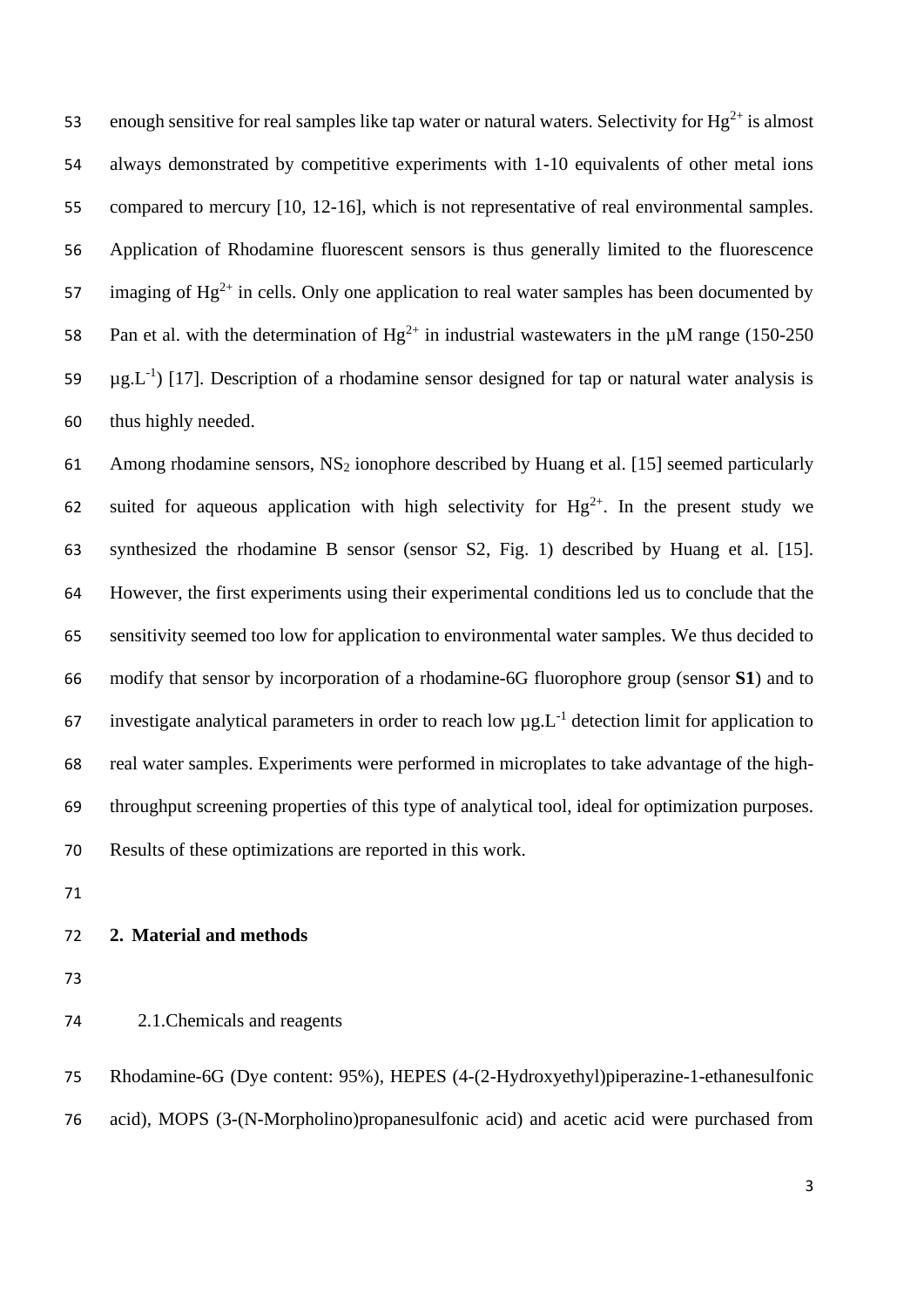Sigma-Aldrich (France). Ultrapure water purified with a Milli-Q system (Millipore, USA, 78 resistivity >18 M $\Omega$  cm) was used for the preparations of the whole solutions.

A 1 mg.L<sup>-1</sup> Hg<sup>2+</sup> stock solution was prepared daily in a glass vial [18] by dilution of a 1 g.L<sup>-1</sup> standard solution (AAS grade, Sigma Aldrich) with ultrapure water and a few drops of NaOH 0.1 M solution to set pH of the stock solution between 3.5-4. The same protocol was applied for the other heavy metal stock solutions used for the selectivity study.

83 5 mM stock solutions of sensors were prepared in DMSO and stored at  $+4^{\circ}$  C (stable for at least 84 2 months). The stock solution was then diluted in ultrapure water to give a 5  $\mu$ M working solution (1 ‰ DMSO), which was stable for at least 2 weeks in the fridge.

 The tap water sample was collected in the laboratory (Marseille, France). River water samples were collected from the Huveaune (River 1: Roquevaire, France; River 2: Aubagne, France) 88 and the Arc (River 3: Ventabren, France), filtered on 0.45  $\mu$ m PES filters and stored at  $+4^{\circ}$  C 89 until analysis. pH of the spiked samples was set between 5.2 and 5.3 with diluted  $HNO<sub>3</sub>$  to avoid pH variation after addition of acetic acid buffer.

#### 2.2.Synthesis of sensor **S1** and **S2**

 The sensors **S1** was synthesized by a simple modified procedure starting from rhodamine-6G base (**1**) (Scheme 1, see supporting information for detailed procedure). The rhodamine-6G base **1** was reacted with ionophore **NS2** in the presence of 4-toluenesulfonyl chloride (TsCl) and 4-dimethylaminopyridine (DMAP) in dry dichloromethane at room temperature for 4 h and 97 sensor **S1** was obtained in 47% yield as a light pink/beige color solid. <sup>1</sup>H NMR (400 MHz, CDCl3) δ 8.05-8.00 (m, 1H), 7.62-7.55 (m, 3H), 7.27-7.22 (m, 1H), 7.14 (td, 1H, *J* = 7.6 Hz, 1.4 Hz), 6.84 (td, *J* = 7.7 Hz, 1.7 Hz), 6.34 (d, 2H, *J* = 5.4 Hz), 6.21 (s, 1H), 6.10 (s, 1H), 5.94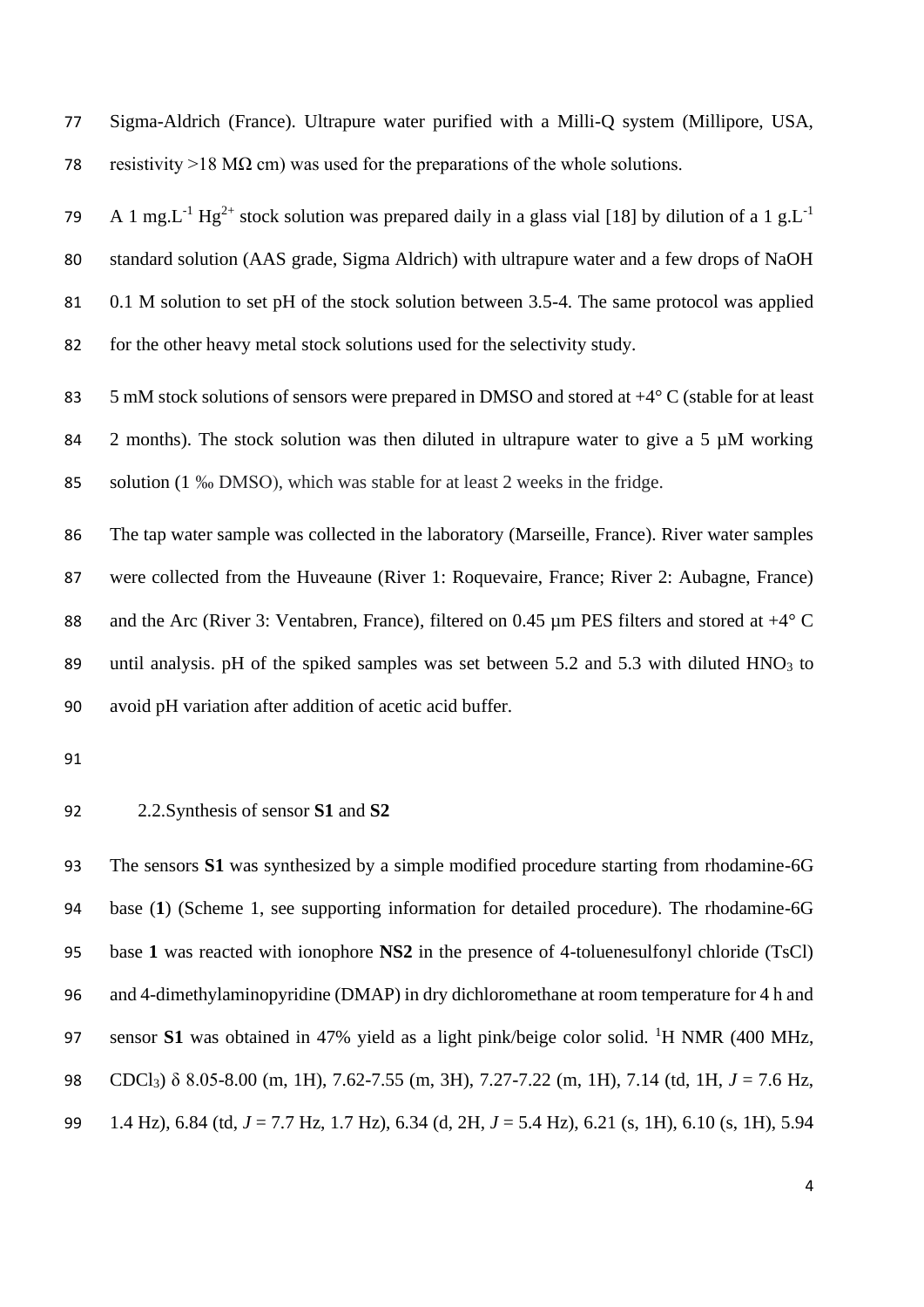(dd, 1H, *J* = 8.0 Hz, 1.4 Hz), 3.53 and 3.45 (2 x s, 2H), 3.34 (d, 1H, *J* = 15.8 Hz), 3.23-3.03 (m, 4H), 2.62 (d, 1H, *J* = 15.7 Hz), 2.48-2.31 (m, 10H), 2.29-2.19 (m, 2H), 1.96 and 1.93 (2 x s, 6H), 1.33-1.22 (m, 6H), 1.15 (t, 6H,  $J = 7.4$  Hz). <sup>13</sup>C NMR (100 MHz, CDCl<sub>3</sub>)  $\delta$  166.09, 153.49, 152.93, 151.54, 147.81, 139.80, 133.86, 132.88, 132.80, 129.75, 128.80, 128.70, 128.62, 128.18, 128.12, 126.48, 124.73, 123.61, 120.96, 118.12, 117.19, 108.45, 107.22, 96.88, 96.67, 68.54, 54.52, 54.43, 38.61, 38.49, 30.11, 27.13, 26.22, 17.19, 17.02, 15.01, 14.86. HRMS (EI): 106 Calculated for  $C_{41}H_{51}N_4O_2S_2$  [M+H]<sup>+</sup> 695.3448; found: 695.3445.

 Sensor **S2** was also synthesized using similar procedure as adopted for sensor **S1** starting with rhodamine-base B (**2**) and ionophore **NS2**. With this method, sensor **S2** was obtained as a beige color solid with improved 65% yield as compared to previously reported yield of 26% [15] (see supplementary data for detailed procedure and NMR data).

#### 2.3. Instrumentation

 Fluorescence spectra of sensor **S1** and sensor **S2** were recorded on a SAFAS Xenius spectrofluorometer (Monaco) equipped with a Xenon lamp and controlled by SP2000 V7 software (SAFAS). Microplate fluorescence measurements were carried out on a microplate reader (Infinite M200, Tecan France SAS, Lyon, France) equipped with an excitation and emission double monochromator (bandwidths of 9 nm and 20 nm for excitation and emission 118 monochromator, respectively) and controlled by i-control<sup>TM</sup> software (Tecan). Fluorescence 119 detection was performed from above the microplate wells (top configuration), at  $\lambda$ ex = 540 nm 120 and  $\lambda$ em = 575 nm. Operating temperature was set to 25 °C. Other parameters were as follows: gain: 180; number of flashes: 50; integration time: 20 µs. Fluorescence intensities were expressed in arbitrary units (a.u.). Polypropylene black 96 well U-bottom microplates (Nunc), with a maximum capacity of 500 µL for each well were used.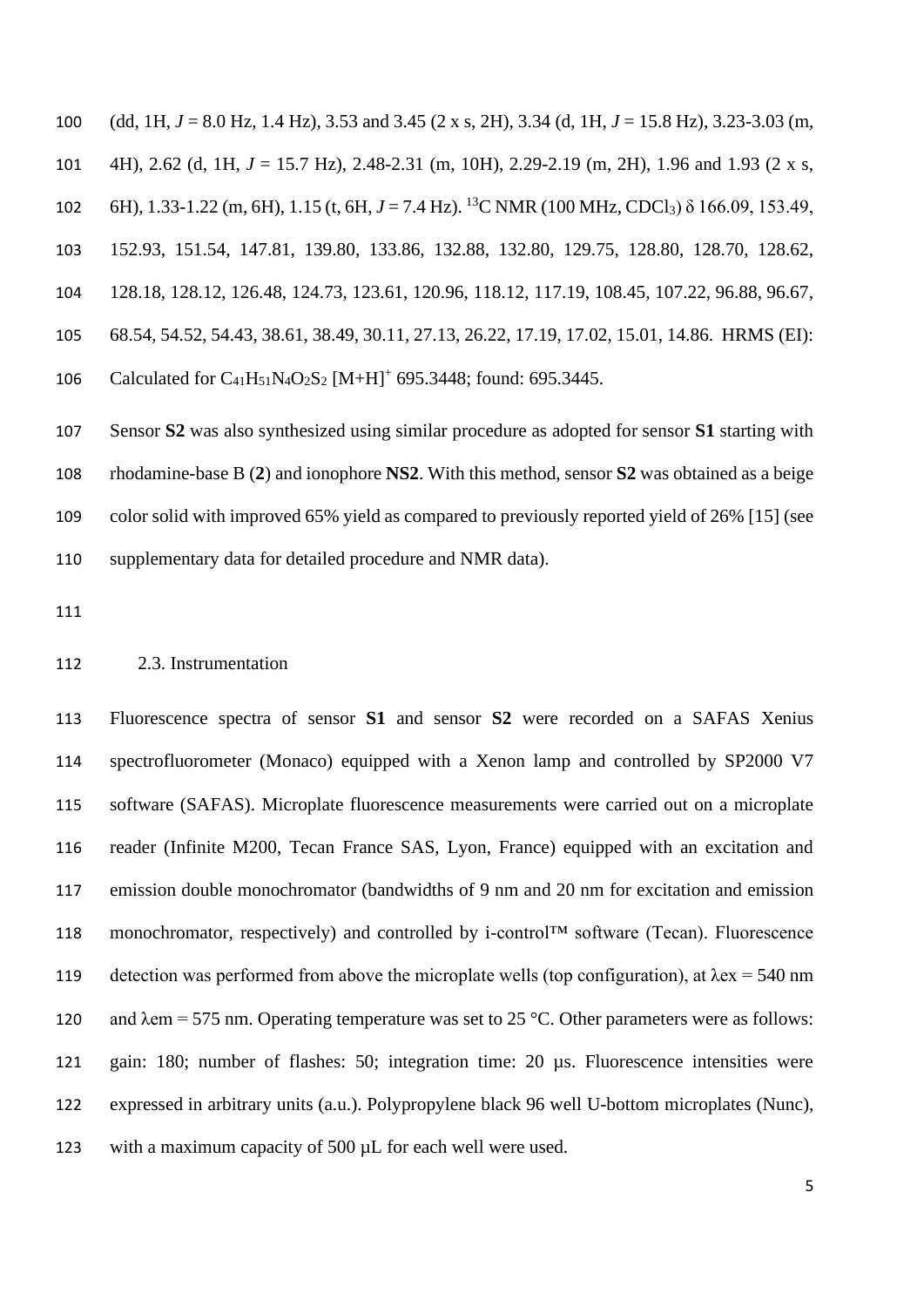#### 2.4. General microplate procedure

300  $\mu$ L of sample or Hg<sup>2+</sup> standard solution were dispensed into the wells of the microplate, 126 followed by 50  $\mu$ L of the buffer solution and 30  $\mu$ L of the 5  $\mu$ M working solution of sensor **S1**. The plate was shaken for 3 min in the microplate reader, and fluorescence was subsequently 128 measured at  $\lambda_{ex} = 540$  nm and  $\lambda_{em} = 575$  nm. All experiments were performed in duplicate. *3.* **Results and discussion***.* 3.1. Optimization of experimental conditions 3.1.1. Fluorescence response of **S1** and **S2** at pH 7 The publication from Huang et al. [15] studying **S2** used HEPES buffer at pH 7 (with 15% MeCN). Our first experiments with **S1** and **S2** displayed a negative influence of MeCN on the fluorescent response, so we decided to compare the response of the sensors only in pure aqueous solution. Our analytical protocol used a large volume of sample and addition of a small volume of buffer and sensor, to optimize the analytical performances of the protocol. Standard solutions 138 of 1 mg.L<sup>-1</sup> Hg<sup>2+</sup> were neutralized at pH around 4 (starting from stock solution in 5% HNO<sub>3</sub>) in order to avoid variation of pH between blank and standard solutions. Fluorescence emission spectra recorded on a traditional spectrofluorometer are displayed on Figure 2. As expected, emission wavelength (565 nm) for **S1** with Rhodamine-6G base is lower than **S2** (595 nm) with Rhodamine B base [10]. **S1** also already showed superior performances at low concentrations, 143 with a fluorescence response at  $10 \mu g.L^{-1}$  much better than **S2** (see inset of Fig. 2). We thus

decided to focus on the new sensor with Rhodamine-6G for the optimization of the experimental

conditions.

3.1.2. Influence of the pH buffer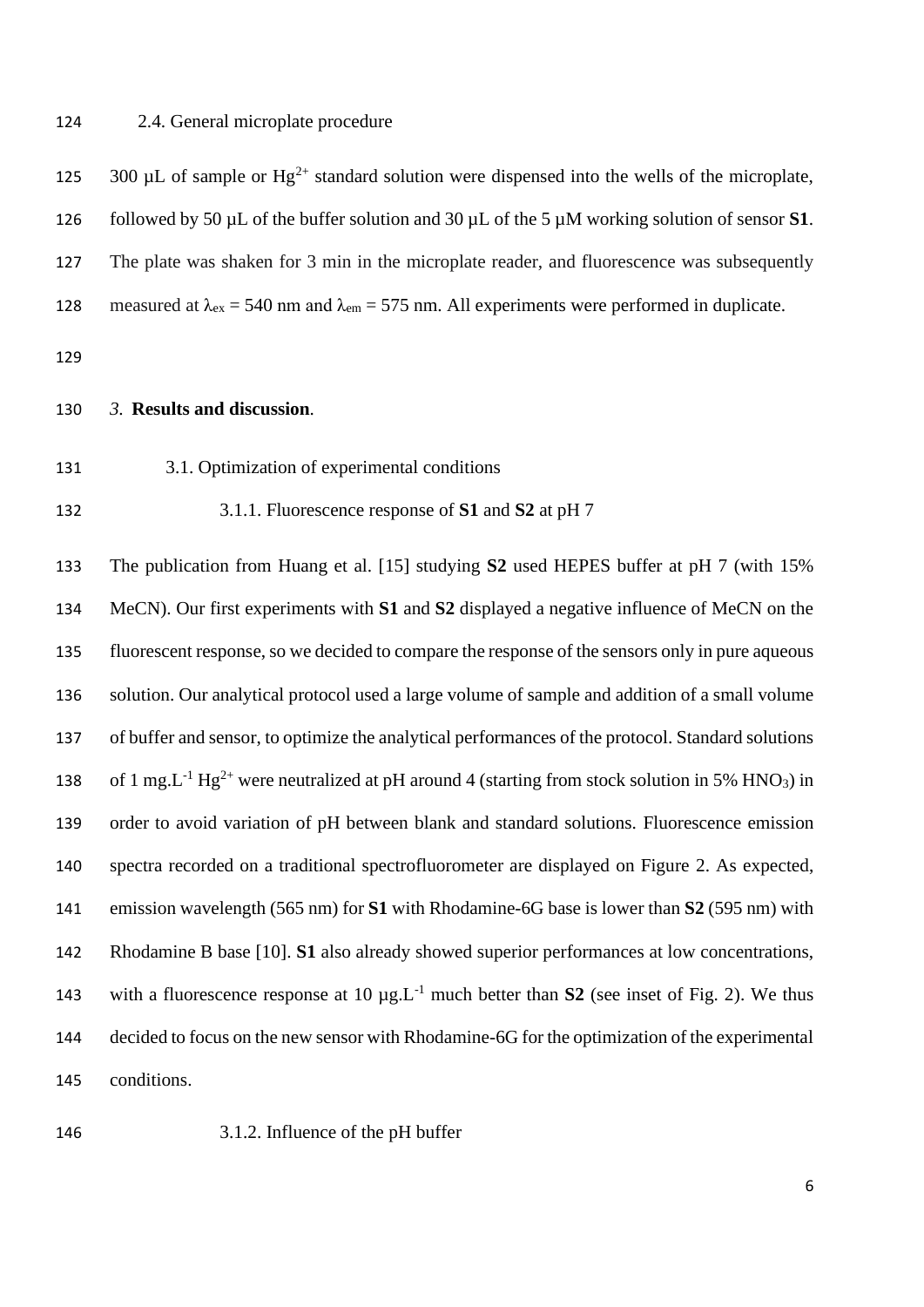Most publications study the fluorescence response of the sensors at high concentrations of the 148 metal cation targeted  $(1-10 \mu M = 200-2000 \mu g.L^{-1})$ . Our aim was to develop a simple microplate protocol that could be used at low mercury concentrations more consistent with environmental 150 conditions (linear range up to 10  $\mu$ g.L<sup>-1</sup>, detection limit below 1  $\mu$ g.L<sup>-1</sup>), so we first studied the 151 influence of the pH on 10  $\mu$ g.L<sup>-1</sup> and 2  $\mu$ g.L<sup>-1</sup> standard solutions. High-throughput microplates and a microplate reader were used for all the optimization tests. Results for various pH are presented on Figure 3 (MOPS was used at pH 7 with similar results as HEPES, with better buffer capacity for MOPS than HEPES at pH 7). Interestingly, evolution of the fluorescence response of the sensor is completely different at pH 5.25 compared to pH 7. While ratio between 156 fluorescence response of a 10  $\mu$ g.L<sup>-1</sup> and a blank solution is much better at pH 7, results are 157 completely opposite for the  $2 \mu g.L^{-1}$  standard solution. In fact, only slightly acidic conditions 158 (pH 5-5.5) can enable actual detection of standard solution of  $Hg^{2+}$  below 2  $\mu g.L^{-1}$  with **S1**. Buffers with pH below 5 displayed lower response with both standard solutions.

## 3.1.3. Influence of the sensor concentration

 While better results with low concentration of sensor could be anticipated to improve sensitivity and detection limit [10], our experiments with **S1** did not display a sharp effect when sensor concentration was lowered (Fig. 4). Results were similar in the range 0.5-5 µM but choosing a too low sensor concentration to optimize detection limit could be detrimental for selectivity in presence of other metal cations and both analytical aspects have to be taken into account when one optimize a protocol for application to real environmental samples. We thus decided to keep 5 µM as the optimal concentration value for the rest of the study.

## 168 3.1.4. Characterization of the complex between **S1** and Hg<sup>2+</sup>

169 Regarding stoichiometry of the complex between  $S1$  and  $Hg^{2+}$ , the Job's Plot depicted in Figure S1 (for sensor **S1** at pH 5.25) proved the same 1:1 stoichiometry as sensor **S2** at pH 7 [15]. This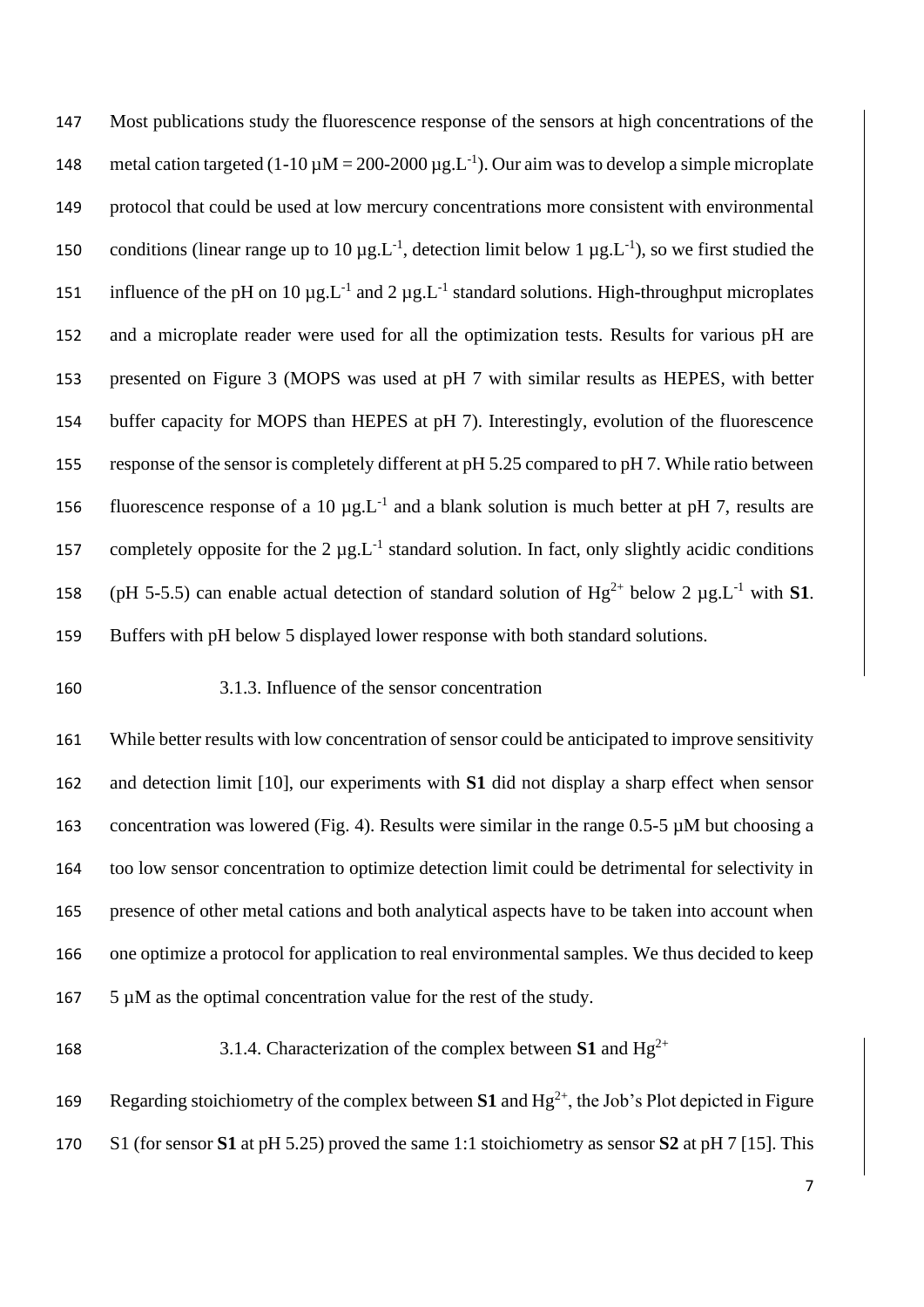171 was also confirmed by  $ES(+)$ -HRMS of a mixture of **S1** and  $Hg^{2+}$  (Fig. S9, supplementary data), 172 with a peak at 931.3174 assigned to the single-charged complex  $[S1 + Hg^{2+} + Cl^-]^+$ . To further 173 confirm the coordination of Sensor  $S1$  with  $Hg^{2+}$ , <sup>1</sup>H-NMR experiments were done. As shown 174 in Figure S10 (supplementary data), the triplet peaks centered at  $\delta$ 1.20 corresponding to methyl 175 groups (1 and 1'), shifted downfield to  $\delta$ 1.41 ( $\Delta \delta$  = 0.21 ppm) upon addition of 1 equiv of Hg<sup>2+</sup> 176 to the sensor **S1**. This shift was attributed to the coordination of sulphur "S" with  $Hg^{2+}$ . 177 Moreover, the quartets and triplets associated with protons 2, 2', 3 and 3 also shifted to the 178 downfield region of the spectra. The triplets due to the methylene groups attached nitrogen of 179 ionophore part (4 and 4') also shown the shifts towards downfield region of the spectra which 180 indicated the involvement of "N" in coordination with  $Hg^{2+}$ . The aromatic protons of 181 rhodamine, specially  $H_6$ ,  $H_6$ <sup>,</sup>  $H_7$  and  $H_7$ <sup>,</sup> also shown the clear changes in their chemical shifts 182 due to the shifting of the aromatic bonds (delocalization) that trigger opening of spirolactone 183 upon complexation with  $Hg^{2+}$ . Based on combined results of NMR and HRMS analysis, we 184 could propose the mode of coordination of sensor  $S1$  with  $Hg^{2+}$  as described in scheme S5 185 (supplementary data) where both sulphur "S" and "N" of ionophore part, and "O" of carbonyl 186 are involved in the interaction with  $Hg^{2+}$ .

187

#### 188 3.2. Analytical performances of sensor **S1**

## 189 3.2.1. Comparison of the detection limit of **S1** and **S2**

190 Detection limits for **S1** and **S2** (calculated as  $3\sigma_b/s$ ;  $\sigma_b$  is the standard deviation of the blank 191 signals with n=10, and s the slope of the calibration curve) were compared for various 192 experimental conditions (Table 1). The first tests were carried out following the conditions 193 described by Huang et al. for **S2** (with 15% acetonitrile). In our experiments, acetonitrile was 194 not necessary for solubility purposes using the sensor concentration described (25  $\mu$ L of a 5  $\mu$ M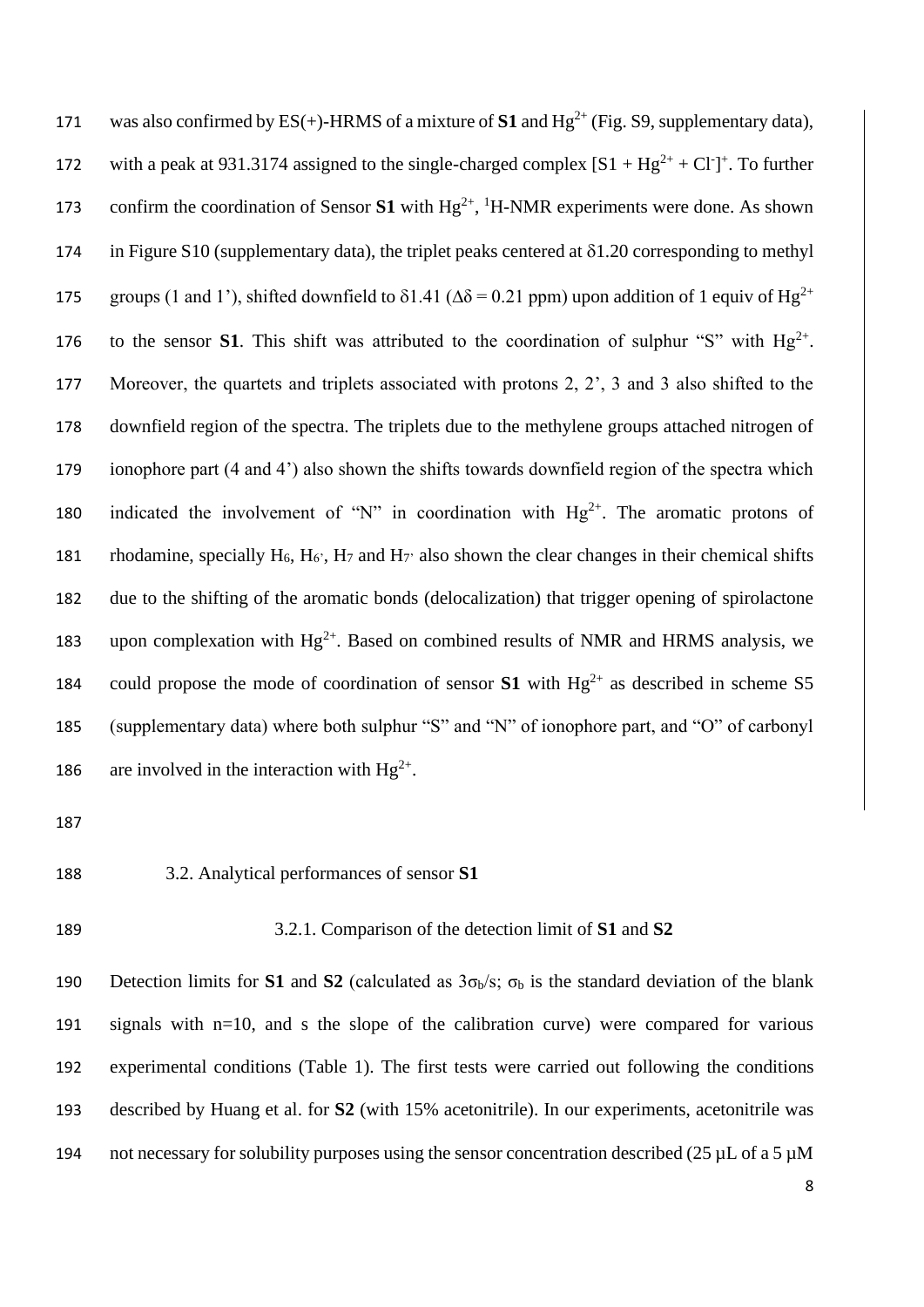sensor solution, corresponding to 0.33 µM in the mixture with sample and buffer; Solutions of **S1** at 5 µM are stable in the fridge at least for 2 weeks after dilution of a 5 mM stock solution in DMSO). At pH 7.1 and 5.25, sensor **S1** could detect mercury at concentrations 3.5 times lower than **S2**, proving that rhodamine-6G base is better than rhodamine B for this type of sensor (Table 1). To the best of our knowledge, this study is the first report which compares the influence of the rhodamine fluorophore (with the same ionophore) on the sensitivity of a sensor. 201 An excellent detection limit of 0.3  $\mu$ g.L<sup>-1</sup> (1.5 nM) could be obtained with acetic acid buffer, proving high sensitivity of the new sensor with the optimized experimental parameters. Overall, detection limits using this type of rhodamine sensor have been improved 175 times compared to conditions described before using S2.

| <b>Experimental conditions</b>    |                      | S2                          |
|-----------------------------------|----------------------|-----------------------------|
| MeCN/HEPES 20 mM pH 7 $(15/85)^a$ | $19 \mu g.L^{-1}$    | $53 \mu g.L^{-1}$           |
| MOPS 50 mM pH $7.1b$              | $2.0 \,\mu g.L^{-1}$ | 7.1 $\mu$ g.L <sup>-1</sup> |
| Acetic acid 50 mM pH $5.25^b$     | $0.27 \mu g.L^{-1}$  | 1.1 $\mu$ g.L <sup>-1</sup> |

# 205 a. In the final mixture; b. Buffer added to the sample  $(50 \mu L)$  buffer for  $300 \mu L$  sample).

206 Table 1. Detection limits obtained with **S1** and **S2** using different conditions with the microplate 207 protocol. Detection wavelengths for S1:  $\lambda$ exc = 535 nm;  $\lambda$ em = 570 nm; for S2:  $\lambda$ exc = 540 nm; 208  $\lambda$ em = 595 nm.

### 209 3.2.2. Analytical features for sensor **S1**

 The analytical procedure with sensor **S1** was evaluated using the optimized experimental conditions (Table 2). Very good linear regression coefficient was obtained in the range 0.9-20  $\mu$ g.L<sup>-1</sup> (Fig S2), with excellent RSD value proving repeatability of our measurements. The limit 213 of quantification is below 1  $\mu$ g.L<sup>-1</sup>, which is the parametric value for the quality of water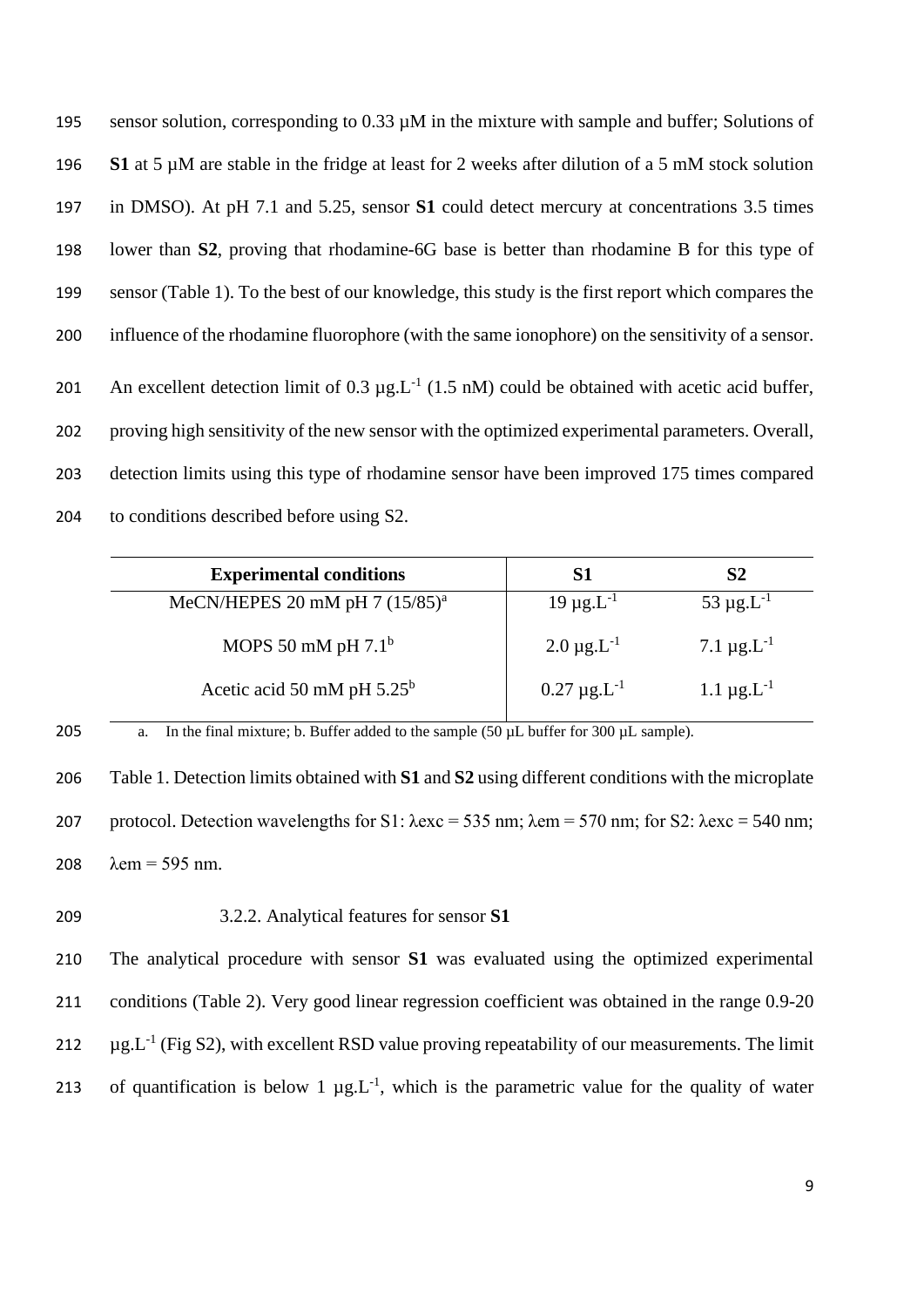214 intended for human consumption in Europe [19]. The protocol can thus be implemented for this 215 kind of samples regarding the European legislation.

| Limit of detection $(\mu g.L^{-1})$      | 0.27       |  |  |
|------------------------------------------|------------|--|--|
| Limit of quantification $(\mu g.L^{-1})$ | 0.92       |  |  |
| Linear working range $(\mu g.L^{-1})$    | $0.9 - 20$ |  |  |
| $\mathbf{R}^2$                           | 0.997      |  |  |
| RSD(%) <sup>a</sup>                      | 2.9        |  |  |



216 a. Calculated on a 5  $\mu$ g.L<sup>-1</sup> standard, n= 6 replicates

217 Table 2. Analytical features of the microplate protocol with **S1**. Buffer: Acetic acid 50 mM pH 218 5.25.

## 219 3.2.3. Selectivity study

220 Selectivity of a sensor for a metal ion is crucial for application to real samples. This is 221 particularly important for mercury ion in environmental samples, with mercury concentration 222 in the nM range, while other metal ions could be present up to a few tens of  $\mu$ M (Cu<sup>2+</sup>, Zn<sup>2+</sup>) or 223 in the mM range  $(Ca^{2+}, Mg^{2+})$ . Most publications describe their selectivity study with  $\mu$ M 224 concentration of  $Hg^{2+}$  and 10 equivalents of other metal ion, which are experimental hypothesis 225 clearly not suitable for environmental samples. For this study, we chose  $Hg^{2+}$  at 5  $\mu g$ . L<sup>-1</sup> (25 226 nM) in order to obtain a significant response with good repeatability. Concentrations of other 227 metal ions were chosen based on parametric values defined by the European legislation on water 228 intended for human consumption  $(Cu^{2+}, Pb^{2+}, Cd^{2+})$ . For metal ions not listed in this legislation, 229 we chose high concentrations that should not be exceeded in a surface water  $(Ca^{2+}, Mg^{2+}, Zn^{2+})$ . 230 Response was studied first with each metal ion separately and then under competitive 231 conditions with mercury ion at 5  $\mu$ g. L<sup>-1</sup> (Fig. 5). We also compared our optimized experimental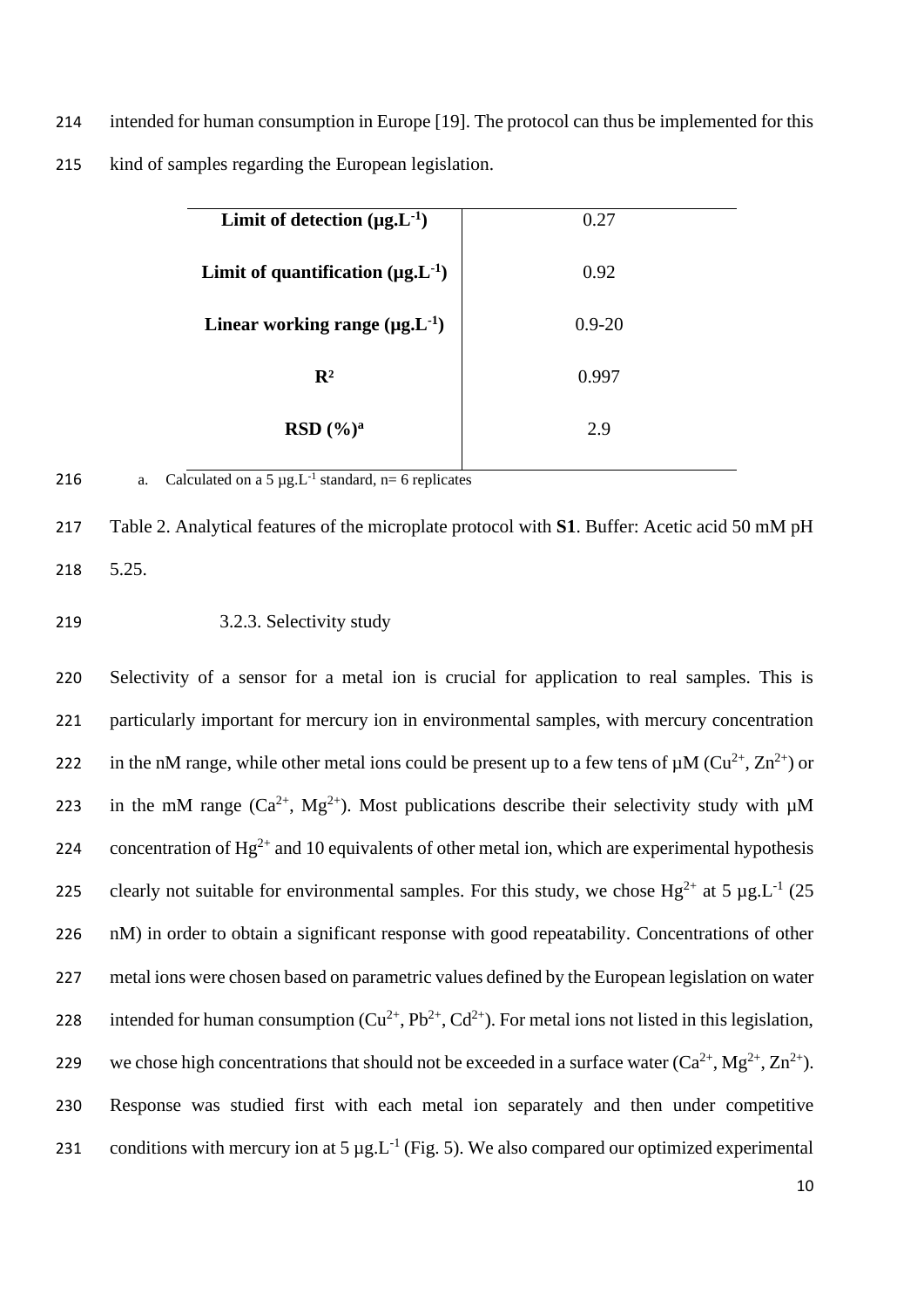conditions (acetic acid buffer pH 5.25, Fig. 5A) with usual conditions used for this type of 233 sensor (buffer at pH 7, Fig. 5B). The tolerance limit was  $\pm$  5% change between the fluorescence 234 of Hg<sup>2+</sup> alone and the fluorescence in presence of interfering ions at the maximal concentration chosen. Results display excellent selectivity of sensor **S1**, even in competitive experiments with other metal ions in real environmental concentrations (the tolerance limit was not exceeded for all metal ions studied). Interestingly for our study, the same experiment at neutral pH (conditions described by previous group studying sensor **S2**) gives strong interference of copper ions, completely inhibiting response of sensor **S1** with mercury ions. The same results were found with HEPES buffer. pH is thus an important parameter in our procedure to avoid interference from copper ions. Study from Huang et al. with sensor **S2** did not exhibit this interference from copper at pH 7, probably because copper was only five times in excess compared to mercury [15]. We can thus conclude that using realistic metal ions concentrations is clearly necessary to study selectivity and optimize analytical conditions of a new sensor for real life application, especially in the environmental field.

### 3.2.4. Comparison with other rhodamine sensors

 Sensors for mercury detection can be based on rhodamine, fluorescein, coumarin or dansyl organic dyes [5]. Among them, rhodamine sensors gives the best analytical performances, and we thus decided to compare our sensor **S1** with other rhodamine sensors described for applications in aqueous media (Table 3). From this comparison, we can conclude that sensor **S1** is the only sensor for which sensitivity and selectivity have been demonstrated for application to real natural water samples.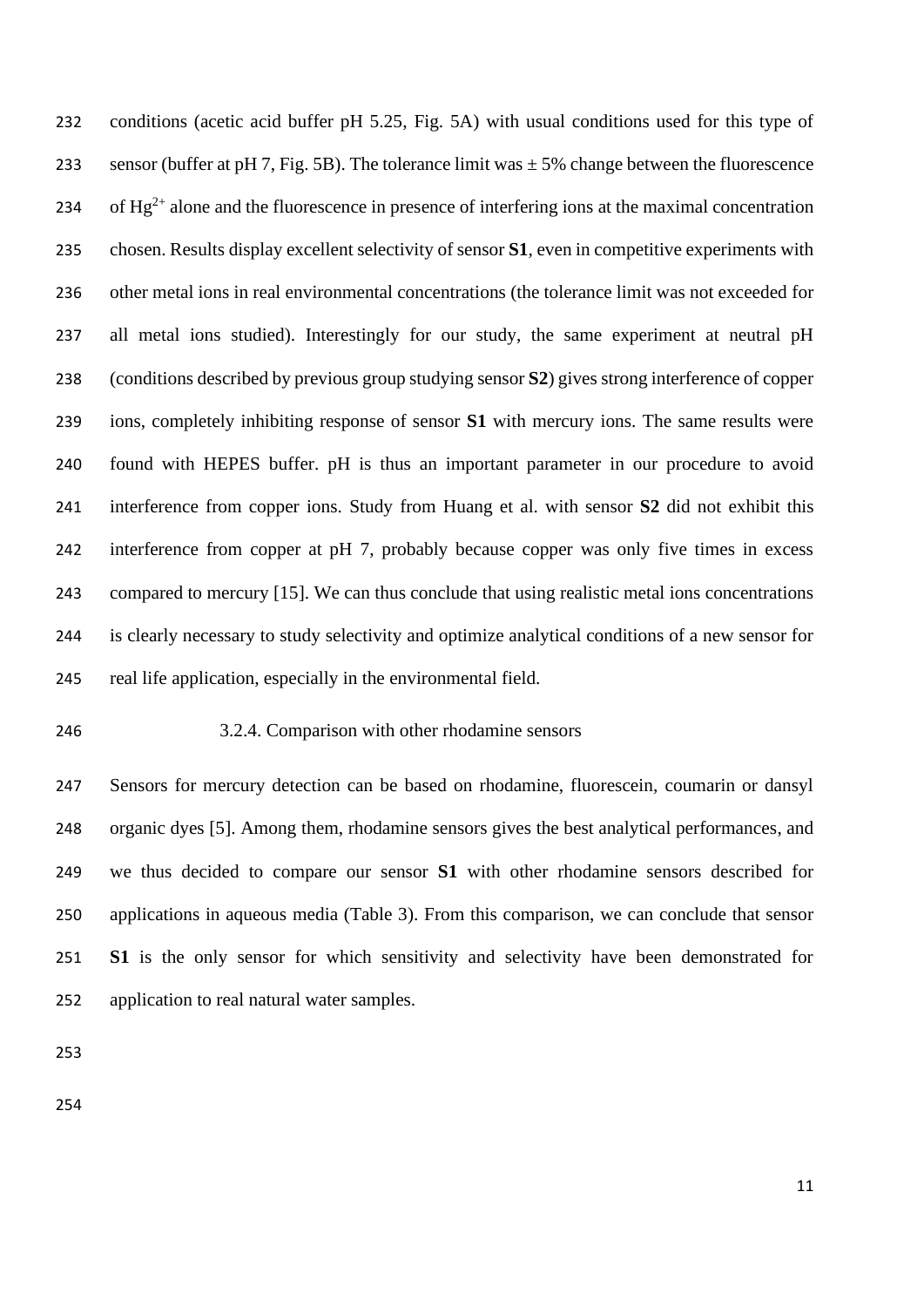| <b>Ref</b> | $LOD$ ( $\mu$ g.L-1) | <b>Selectivity</b>                                                                                                                                                        |
|------------|----------------------|---------------------------------------------------------------------------------------------------------------------------------------------------------------------------|
| 17         | 4.6                  | Demonstrated with 1 eq of interferent ions                                                                                                                                |
| 20         | 14.8                 | Interference of $Fe^{3+}$ , others demonstrated with 5 eq of<br>interferents ions                                                                                         |
| 21         | 136                  | Demonstrated with 30 eq of interferent ions                                                                                                                               |
| 12         | 470                  | Demonstrated with 1 eq of interferent ions                                                                                                                                |
| 13         | 0.5                  | Interference of $\text{Zn}^{2+}$ , others demonstrated with 5 eq of<br>interferents ions                                                                                  |
| 16         | 0.3                  | Demonstrated with 1 eq of interferent ions                                                                                                                                |
| 10         | 0.6                  | Demonstrated with 5 eq of interferent ions                                                                                                                                |
| This work  | 0.27                 | Demonstrated with concentration of interferent ions relevant<br>with the analysis of natural water samples (up to 1000 eq for<br>$Cu^{2+}$ and 200.000 eq for $Ca^{2+}$ ) |

# Table 3. Comparative study of rhodamine-based sensor for  $Hg^{2+}$  analysis in aqueous media.

256

## 257 3.3. Test with real samples

 Our optimized protocol was then applied to four real water samples (one tap water and three river samples) to assess the potential of our analytical procedure. Most publications related to 260 mercury sensors describe application to quantify  $Hg^{2+}$  levels in living cells, with incubation 261 levels at  $20-40 \mu g.L^{-1}$  (100-200 nM) [10,11]. Application to environmental samples like natural waters requires lower levels of study. As our selected samples contained no mercury (checked 263 by ICP-MS analysis), samples were spiked at  $1 \mu g.L^{-1}$  (5 nM) and  $2 \mu g.L^{-1}$  (10 nM) of mercury. As pH control is important for our protocol (use of an acetic acid buffer at pH 5.25), pH of the real samples was set between 5.2 and 5.3 after spiking. Results for the spiked samples show that good recoveries were achieved (Table 4), demonstrating that our protocol can be applied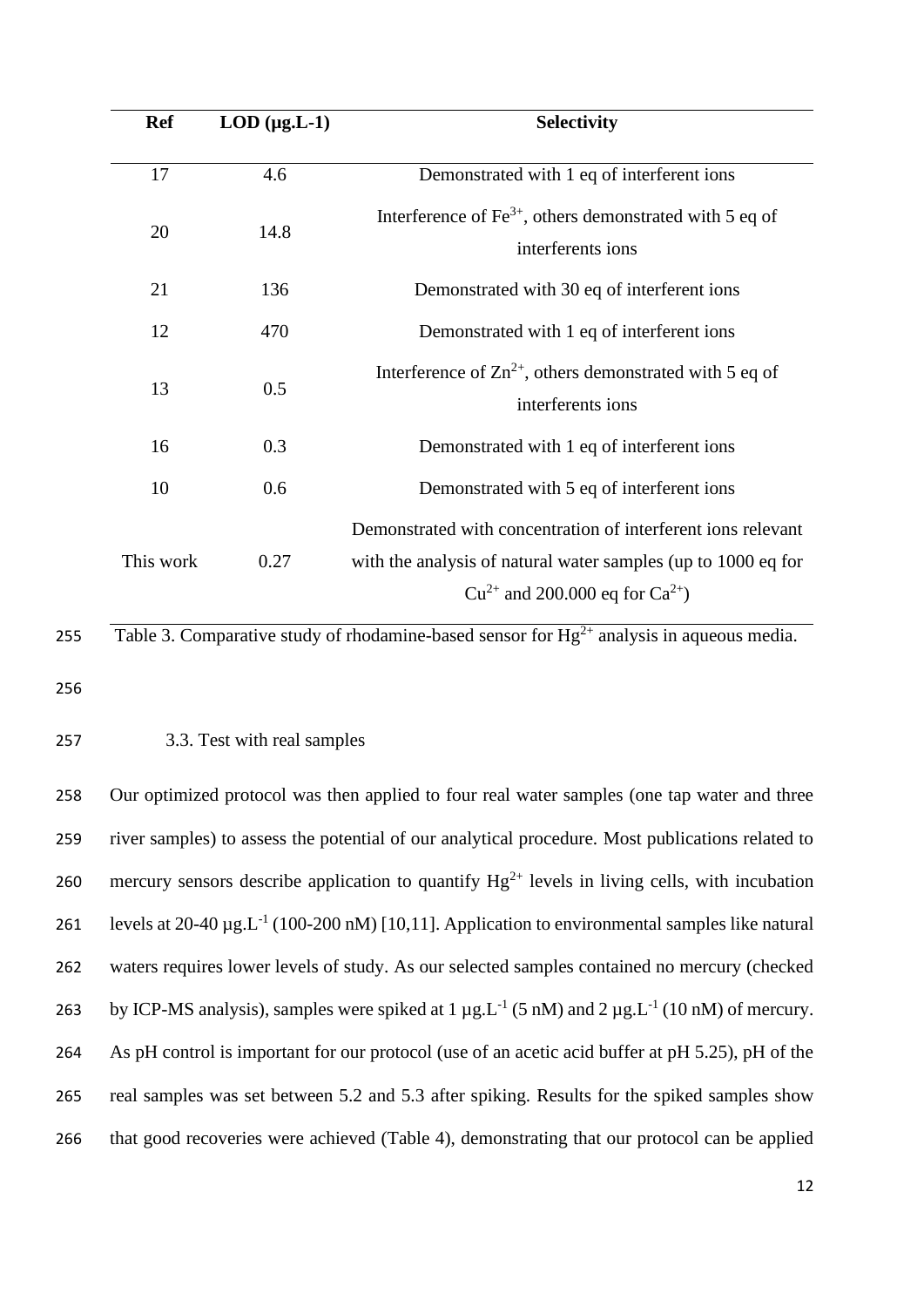to real water samples, even at the  $\mu$ g. L<sup>-1</sup> level which is the parametric value for the quality of 268 water intended for human consumption in Europe.

269

270

| <b>Sample</b>      | <b>Spiked concentration</b><br>of $Hg^{2+} (\mu g.L^{-1})$ | Found $(\mu g.L^{-1})$ | Recovery $(\% )$ |
|--------------------|------------------------------------------------------------|------------------------|------------------|
|                    | $\mathbf{1}$                                               | $0.95 \pm 0.11$        | 95.0             |
| Tap water          | $\overline{2}$                                             | $1.91 \pm 0.1$         | 95.5             |
| River 1            | $\mathbf{1}$                                               | $1.01 \pm 0.09$        | 101.0            |
|                    | $\overline{2}$                                             | $1.88 \pm 0.06$        | 94.0             |
|                    | $\mathbf{1}$                                               | $0.88 \pm 0.07$        | 88.0             |
| River 2            | $\overline{2}$                                             | $1.98 \pm 0.06$        | 99.0             |
|                    | $\mathbf{1}$                                               | $0.96 \pm 0.1$         | 96.0             |
| River <sub>3</sub> | $\overline{2}$                                             | $1.87 \pm 0.08$        | 93.5             |

271 Table 4. Detection of  $Hg^{2+}$  in spiked real water samples using the microplate protocol. Buffer: 272 Acetic acid 50 mM pH 5.25.

273

#### 274 **4. Conclusions**

 In conclusion, this study has proven that simple optimizations of a metal ion detection method can result in large enhancement of the analytical performances, required for reliable application to real samples. Replacing rhodamine-B fluorophore by rhodamine-6G on our NS2-containing sensor improved detection limits more than 3-fold. Optimization of the buffer used for detection 279 of  $Hg^{2+}$  ion displayed significant effects both on detection limits and selectivity. Acetate buffer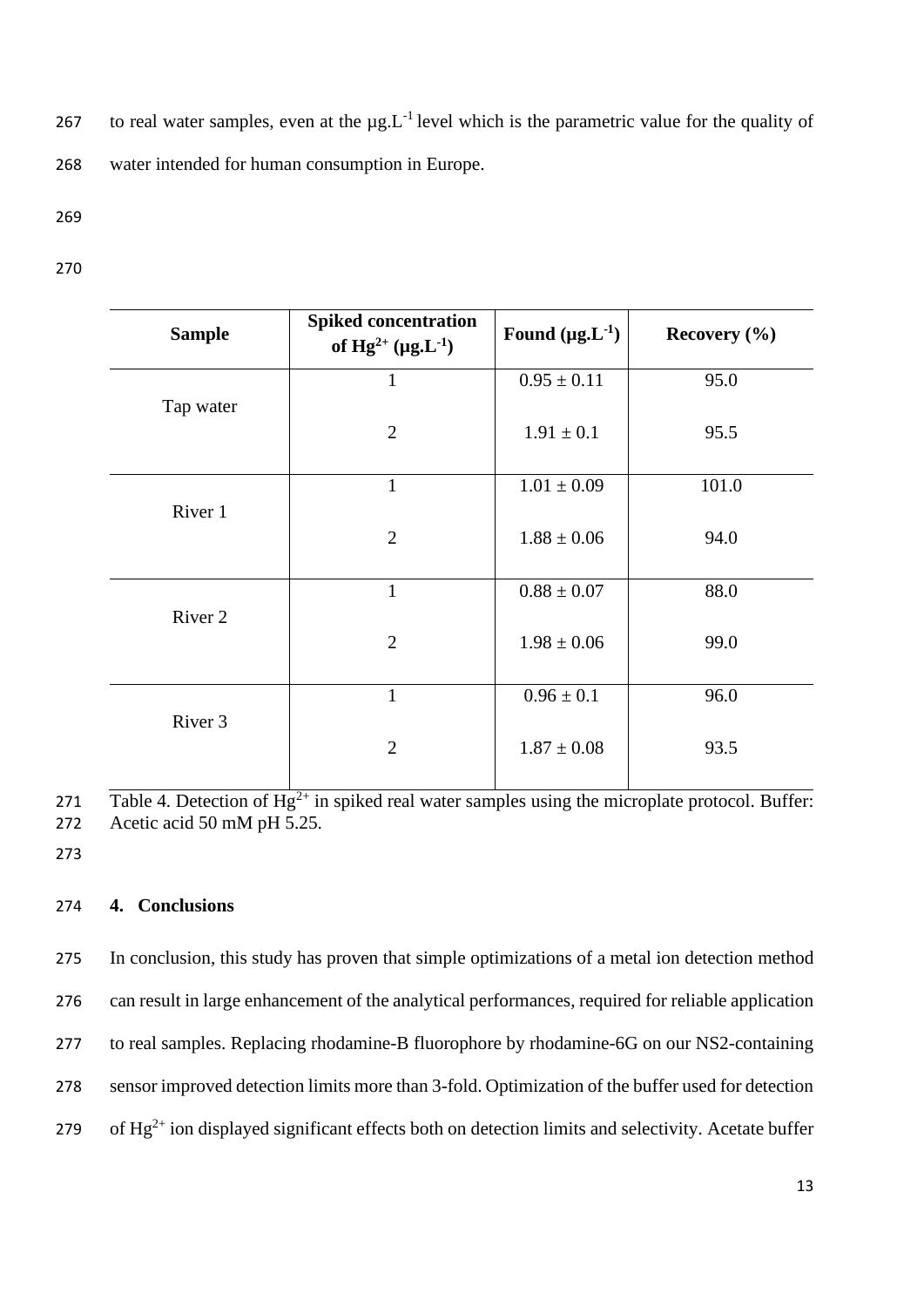280 enabled detection of Hg<sup>2+</sup> below 1  $\mu$ g.L<sup>-1</sup> (LOD = 0.3  $\mu$ g.L<sup>-1</sup>), whereas traditional neutral 281 buffers were limited at  $2 \mu g.L^{-1}$ . Use of acetate buffer also circumvented the problem of copper in competitive experiments, which is a very common issue related to copper as a general fluorescent quencher [22]. The optimized procedure has been successfully applied to real water 284 samples, demonstrating applicability of our new methodology for  $Hg^{2+}$  detection.

## **Acknowledgements**

 The project leading to this publication has received funding from the French Research Agency (project « SMART-3D », ANR-18-CE04-0005). Financial support from Aix-Marseille Université, the Centre National de la Recherche Scientifique (CNRS), and Centrale Marseille is also gratefully acknowledged.

#### **References**

 [1] C. M. L. Carvalho, E.-H. Chew, S. I. Hashemy, J. Lu, A. Holmgren, Inhibition of the human thioredoxin system, a molecular mechanism of mercury toxicity, J. Biol. Chem. 283 (2008) 295 11913-11923. [https://doi.org/10.1074/jbc.M710133200.](https://doi.org/10.1074/jbc.M710133200)

 [2] G.Bjørklund, M. Dadar, J. Mutter, J. Aaseth, The toxicology of mercury: Current research and emerging trends, Environ. Res. 159 (2017) 545-554. <https://doi.org/10.1016/j.envres.2017.08.051>

[3] A. Manceau, M. Enescu, A. Simionovici, M. Lanson, M. Gonzalez-Rey, M. Rovezzi, R.

Tucoulou, P. Glatzel, K. L. Nagy, J.-P. Bourdineaud, Chemical forms of mercury in human hair

- reveal sources of exposure, Environ. Sci. Technol. 50 (2016) 10721-10729. [https://doi.org/10.1021/acs.est.6b03468.](https://doi.org/10.1021/acs.est.6b03468)
- [4] T. Rasheed, M. Bilal, F. Nabeel, H. M.N. Iqbal, C. Li, Y. Zhou, Fluorescent sensor based
- models for the detection of environmentally-related toxic heavy metals, Sci. Total Environ. 615
- (2018) 476-485. [https://doi.org/10.1016/j.scitotenv.2017.09.126.](https://doi.org/10.1016/j.scitotenv.2017.09.126)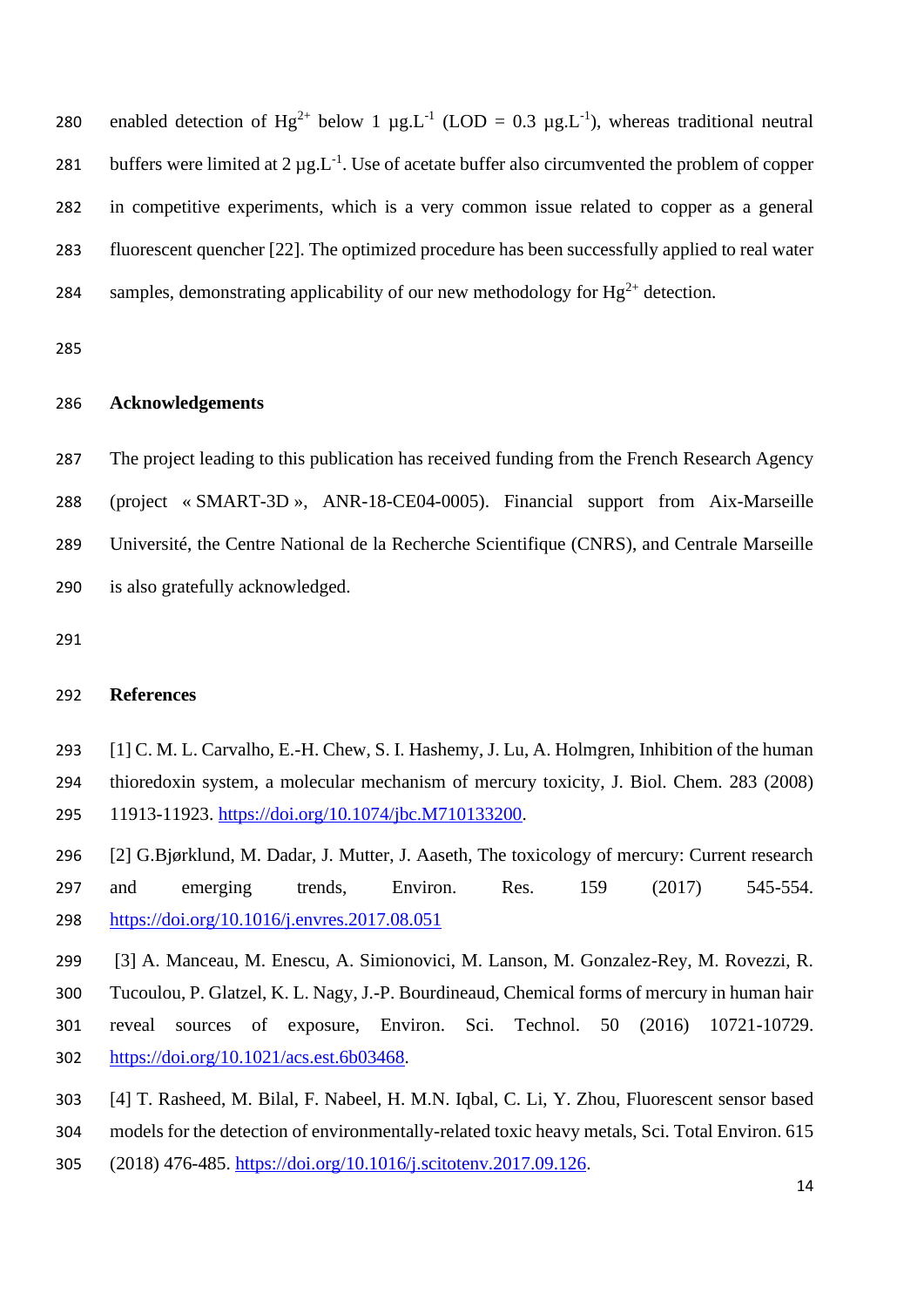- [5] N. De Acha, C. Elosúa, J. M. Corres, F. J. Arregui, Fluorescent sensors for the detection of heavy metal ions in aqueous media, Sensors 19 (2019) 599. [https://doi.org/10.3390/s19030599.](https://doi.org/10.3390/s19030599)
- [6] H. M. Al-Saidi, A. A. El-Bindary, A. Z. El-Sonbati, M. A. Abdel-Fadeel, Fluorescence enhancement of rhodamine B as a tool for the determination of trace and ultra-trace concentrations of bismuth using dispersive liquid–liquid microextraction, RSC Adv. 6 (2016) 21210-21218. https://doi.org/10.1039/c5ra27764g
- [7] G. Chen, Z. Guo, G. Zeng, L. Tanga, Fluorescent and colorimetric sensors for environmental
- mercury detection, Analyst 140 (2015) 5400-5443. [https://doi.org/10.1039/c5an00389j.](https://doi.org/10.1039/c5an00389j)
- [8] M. H. Lee, J.-S. Wu, J. W. Lee, J. H. Jung, J. S. Kim, Highly sensitive and selective
- chemosensor for Hg2+ based on the rhodamine fluorophore, Org. Lett. 9 (2007) 2501-2504.
- [https://doi.org/10.1021/ol0708931.](https://doi.org/10.1021/ol0708931)
- [9] D. Wu, W. Huang, C. Duan, Z. Lin, Q. Meng, Highly sensitive fluorescent probe for
- selective detection of Hg2+ in DMF aqueous media, Inorg. Chem 46 (2007) 1538-1540. [https://doi.org/10.1021/ic062274e.](https://doi.org/10.1021/ic062274e)
- [10 ] Y.-J. Gong, X.-B. Zhang, Z. Chen, Y. Yuan, Z. Jin, L. Mei, J. Zhang, W. Tan, G.-L. Shen,
- 321 R.-Q. Yu, An efficient rhodamine thiospirolactam-based fluorescent probe for detection of  $Hg^{2+}$
- in aqueous samples, Analyst 137 (2012) 932–938.<https://doi.org/10.1039/C2AN15935J>
- [11] M. De la Cruz-Guzman, A. Aguilar-Aguilar, L. Hernandez-Adame, A. Bañuelos-Frias,
- F. J Medellín-Rodríguez, G. Palestino, A turn-on fluorescent solid-sensor for Hg(II) detection,
- Nanoscale Res. Lett. 9 (2014) 1-9. [https://doi.org/10.1186/1556-276X-9-431.](https://doi.org/10.1186/1556-276X-9-431)
- [12] M. Li, Y. Sun, L. Dong, Q.-C. Feng, H. Xu, S.-Q. Zang, T. C.W. Mak, Colorimetric
- recognition of Cu2+ and fluorescent detection of Hg2+ in aqueous media by a dual chemosensor
- derived from rhodamine B dye with a NS2 receptor, Sens. Actuat. B Chem. 226 (2016) 332-
- 341. [https://doi.org/10.1016/j.snb.2015.11.132.](https://doi.org/10.1016/j.snb.2015.11.132)
- [13] W. Huang, C. Song, C. He, G. Lv, X. Hu, X. Zhu, C. Duan, Recognition preference of
- rhodamine-thiospirolactams for Mercury(II) in aqueous solution, Inorg. Chem. 48 (2009) 5061-
- 5072. [https://doi.org/10.1021/ic8015657.](https://doi.org/10.1021/ic8015657)
- [14] W. Lin, X. Cao, Y. Ding, L. Yuan, Q. Yu, A reversible fluorescent Hg2+ chemosensor
- based on a receptor composed of a thiol atom and an alkene moiety for living cell fluorescence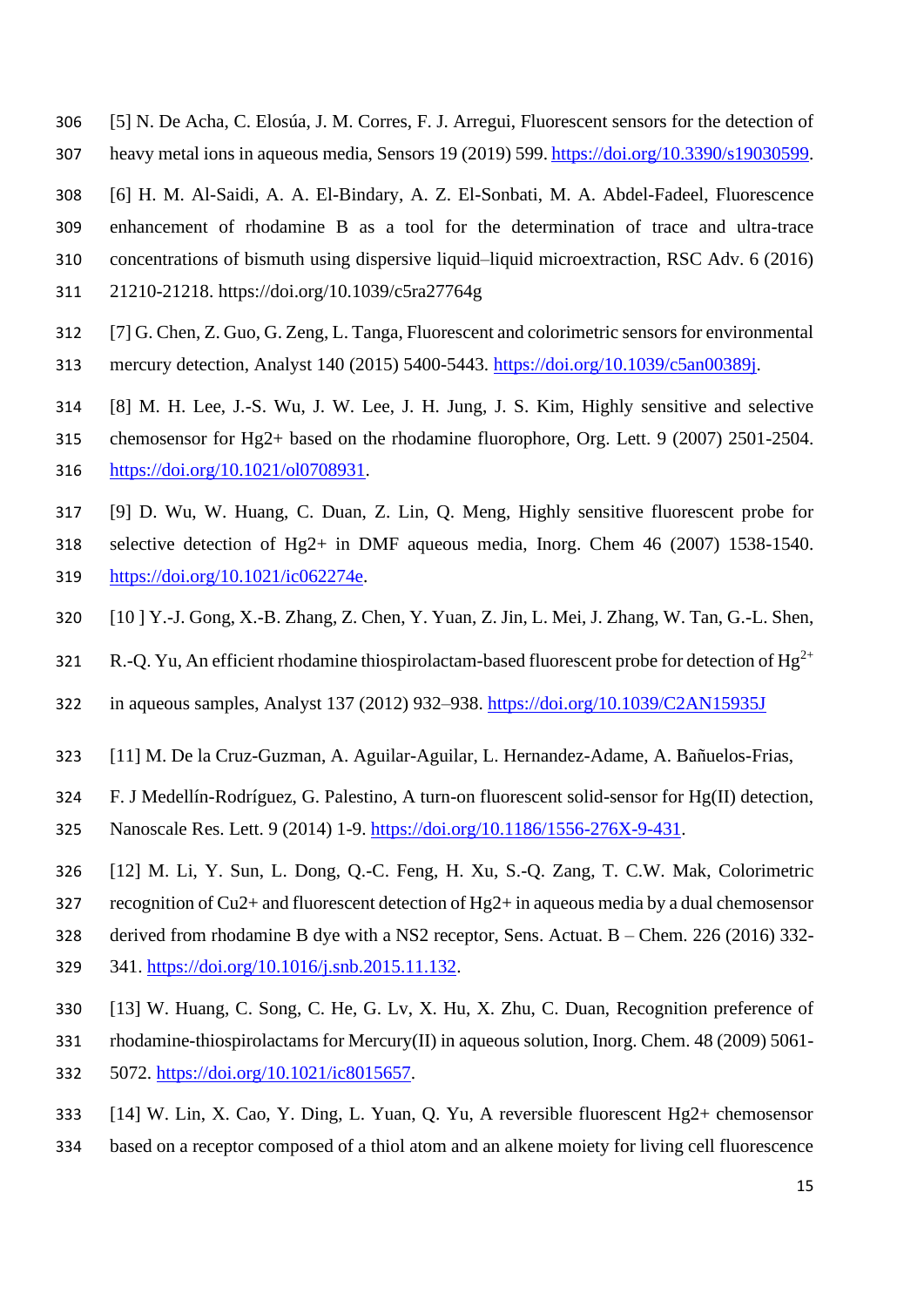- imaging, Org. Biomol. Chem. 8 (2010) 3618-3620. [https://doi.org/10.1039/C0OB00081G.](https://doi.org/10.1039/C0OB00081G)
- [15] J. Huang, Y. Xu, X. Qian, A Rhodamine-based Hg2+ sensor with high selectivity and
- sensitivity in aqueous solution: a NS2-containing receptor, J. Org. Chem. 74 (2009) 2167-2170.
- [https://doi.org/10.1021/jo802297x.](https://doi.org/10.1021/jo802297x)
- [16] J. Gong, C. Liu, X. Jiao, S. He, L. Zhao and X. Zeng, A novel near-infrared fluorescent
- 340 probe with improved Stokes shift for specific detection of  $Hg^{2+}$  in mitochondria, Org. Biomol.
- Chem. 18 (2020) 5238-5244.<https://doi.org/10.1039/D0OB00507J>
- [17] F. Pan, J. Mao, Q. Chen, P. Wang, Solid-phase extraction of mercury(II) with magnetic
- core-shell nanoparticles, followed by its determination with a rhodamine-based fluorescent
- probe, Microchim. Acta 180 (2013) 1471-1477.<https://doi.org/10.1007/s00604-013-1084-6>
- [18] J. L. Parker, N. S. Bloom, Preservation and storage techniques for low-level aqueous mercury speciation, Sci. Total Environ. 337 (2005) 253-263. <https://doi.org/10.1016/j.scitotenv.2004.07.006>
- [19] ANNEXES to the Proposal for a Directive of the European Parliament and of the Council
- on the quality of water intended for human consumption (recast), European Commission,
- COM(2017) 753 final 2017/0332.
- [https://eur-lex.europa.eu/resource.html?uri=cellar:8c5065b2-074f-11e8-b8f5-](https://eur-lex.europa.eu/resource.html?uri=cellar:8c5065b2-074f-11e8-b8f5-01aa75ed71a1.0016.02/DOC_2&format=PDF)
- [01aa75ed71a1.0016.02/DOC\\_2&format=PDF](https://eur-lex.europa.eu/resource.html?uri=cellar:8c5065b2-074f-11e8-b8f5-01aa75ed71a1.0016.02/DOC_2&format=PDF)
- [20] F. Yan, D. Cao, M. Wang, N. Yang, Q. Yu, L. Dai, L. Chen, A New Rhodamine-Based
- "Off-On" Fluorescent Chemosensor for Hg (II) Ion and its Application in Imaging Hg (II) in
- Living Cells, J. Fluoresc. 22 (2012) 1249-1256. https://doi.org/10.1007/s10895-012-1065-x
- [21] X. Li, R. Zhao, Y. Wei, D. Yang, Z. Zhou, J. Zhang, Y. Zhou, A rhodamine derivative for
- $Hg^{2+}$ -selective colorimetric and fluorescent sensing and its application to in vivo imaging, Chin.
- Chem. Lett. 27 (2016) 813-816. https://doi.org/10.1016/j.cclet.2016.04.001
- [22] S. Mizukami, T. Nagano, Y. Urano, A. Odani, K. Kikuchi, A fluorescent anion sensor that
- works in neutral aqueous solution for bioanalytical application, J. Am. Chem. Soc. 124 (2002) 3920-3925. [https://doi.org/10.1021/ja0175643.](https://doi.org/10.1021/ja0175643)
- 
- 
-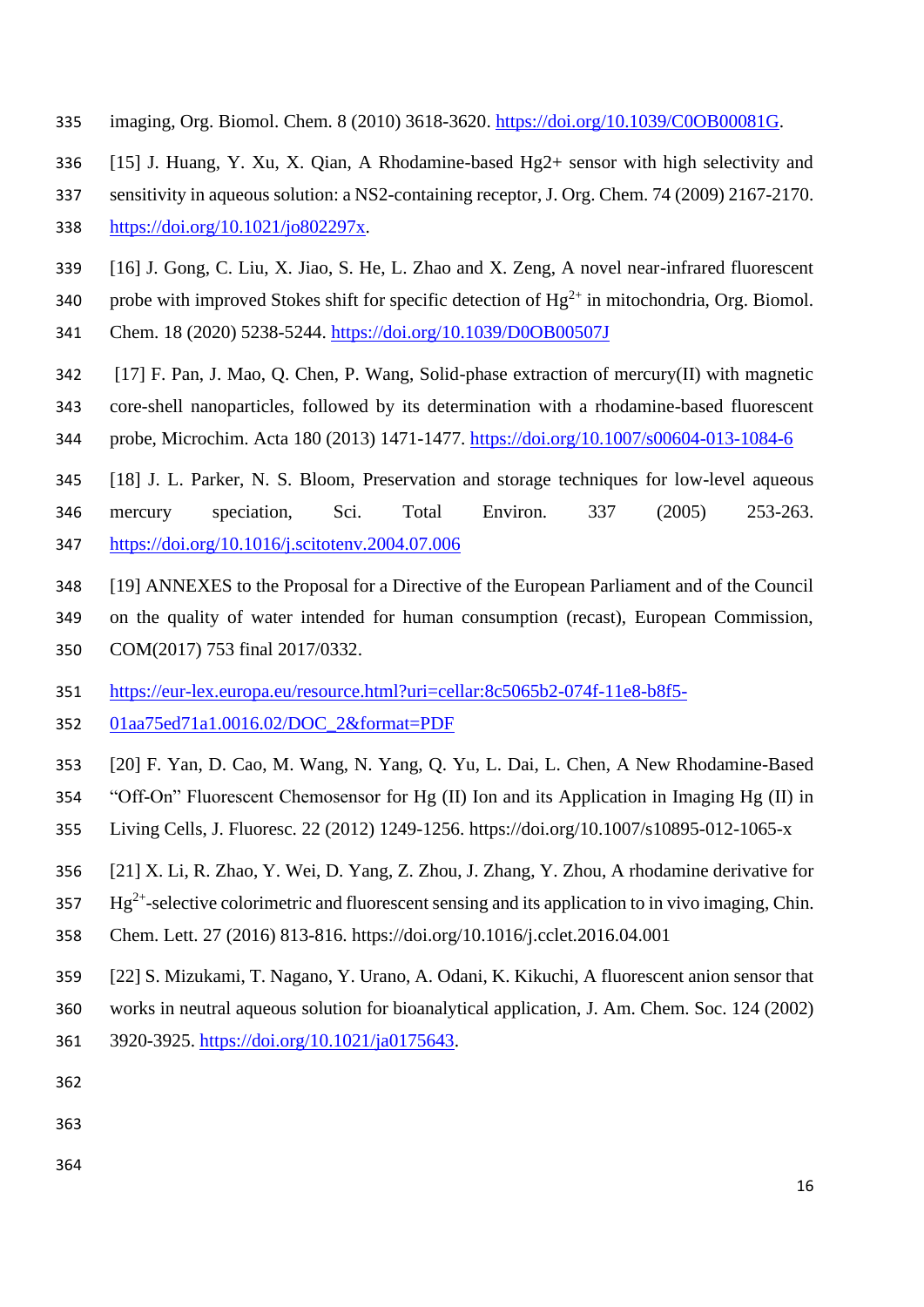#### **Figure captions**

- *Figure 1. Structure of sensors S1 and S2.*
- *Figure 2- Fluorescence emission spectra of sensors S1 and S2 in the presence of different*
- 368 *concentrations of Hg*<sup>2+</sup>. Excitation was performed at 535 nm. Protocol: 1 mL sample + 150  $\mu$ L
- *HEPES buffer 50 mM pH 7.0 + 100 µL sensor 5 µM, shaking for 3 min. Inset: Zoom for*
- *fluorescence intensity between 0 and 10.*
- *Figure 3- Comparison of the response of S1 with two standard solutions, depending on the*
- *buffer. Microplate protocol. Buffer: Acetic acid 50 mM for pH 5-5.5; MES 50 mM for pH 6-*
- *6.5; MOPS 50 mM for pH 7-8. (A) Fluorescence intensities; (B) Ratio of fluorescence intensities*
- *between standard solutions and blank (F2/F0: ratio Hg 2 µg.L-1 /blank; F10/F0: ratio Hg 10*
- 375  $\mu g.L^{-1}/blank$ ).
- *Figure 4- Influence of the sensor S1 concentration on the fluorescence response. Microplate*
- *protocol. Sensor concentration is the concentration in the 25 µL of sensor added to the sample.*
- *Buffer: Acetic acid 50 mM pH 5.25. F5/F<sup>0</sup> is the ratio between the fluorescence response of a 5*
- 379  $\mu g.L^{-1}$  standard solution and the blank.
- *Figure 5. Selectivity study with sensor S1. A. Buffer: Acetic acid 50 mM pH 5.25. B: Buffer:*
- *MOPS 50 mM pH 7.1. Microplate protocol, F/F<sup>0</sup> is the ratio between the fluorescence response*
- *of the metal ions solution and the blank.*
- *Scheme 1. Synthesis of Sensor S1*
- 
- 
- 
-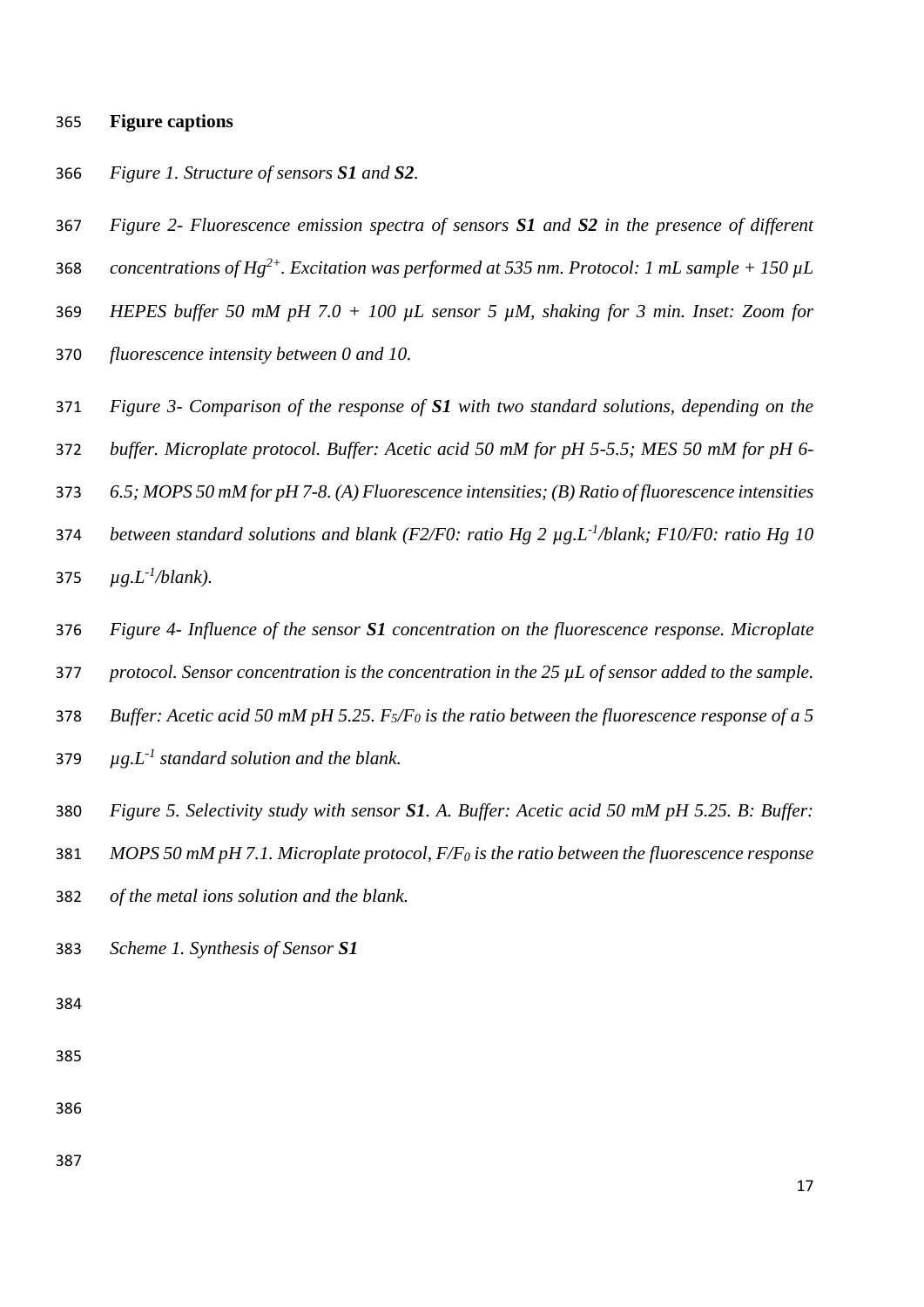

**Figure 1**. Structure of sensors **S1** and **S2**





 **Figure 2.** Fluorescence emission spectra of sensors **S1** and **S2** in the presence of different solutions of Hg<sup>2+</sup>. Excitation was performed at 535 nm. Protocol: 1 mL sample + 150  $\mu$ L 395 HEPES buffer 50 mM pH 7.0 + 100  $\mu$ L sensor 5  $\mu$ M, shaking for 3 min. Inset: Zoom for fluorescence intensity between 0 and 10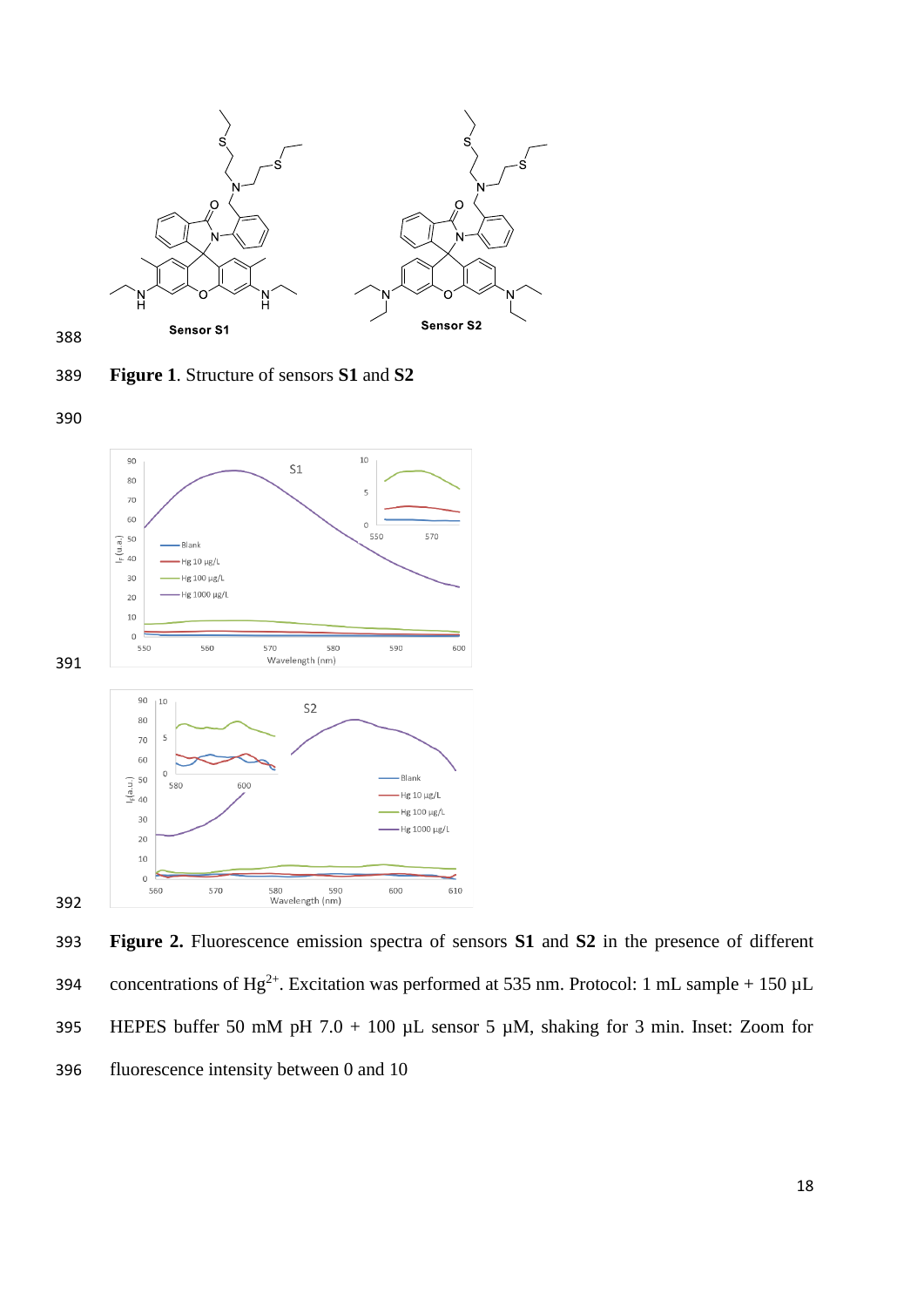

 **Figure 3.** Comparison of the response of **S1** with two standard solutions, depending on the buffer. Microplate protocol. Buffer: Acetic acid 50 mM for pH 5-5.5; MES 50 mM for pH 6- 6.5; MOPS 50 mM for pH 7-8. (A) Fluorescence intensities; (B) Ratio of fluorescence 402 intensities between standard solutions and blank (F2/F0: ratio Hg 2  $\mu$ g.L<sup>-1</sup>/blank; F10/F0: ratio 403 Hg  $10 \mu g.L^{-1}/blank$ )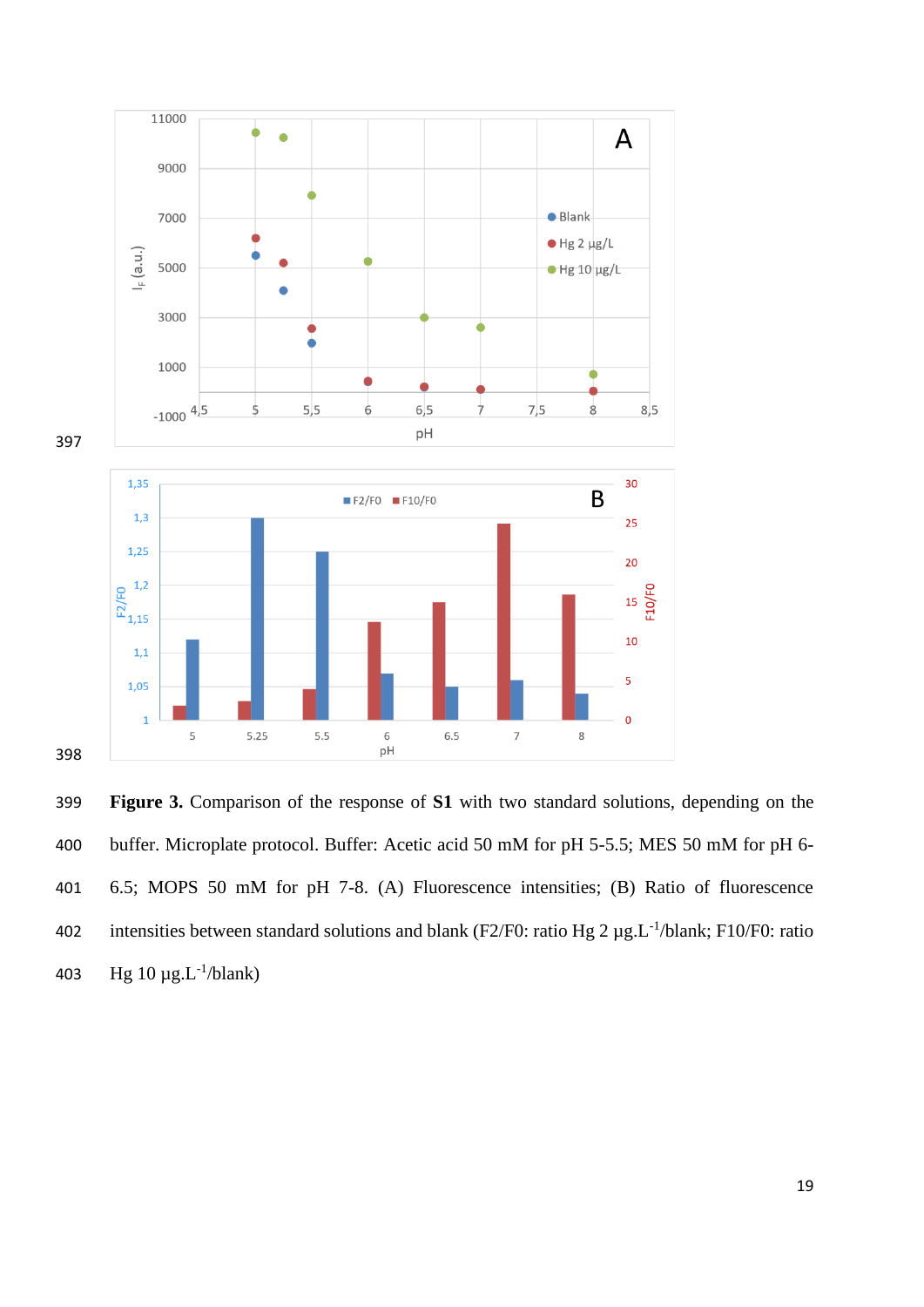

405 **Figure 4.** Influence of the sensor **S1** concentration on the fluorescence response. Microplate 406 protocol. Sensor concentration is the concentration in the  $25 \mu L$  of sensor added to the sample. 407 Buffer: Acetic acid 50 mM pH 5.25.  $F_5/F_0$  is the ratio between the fluorescence response of a 5 408  $\mu$ g.L<sup>-1</sup> standard solution and the blank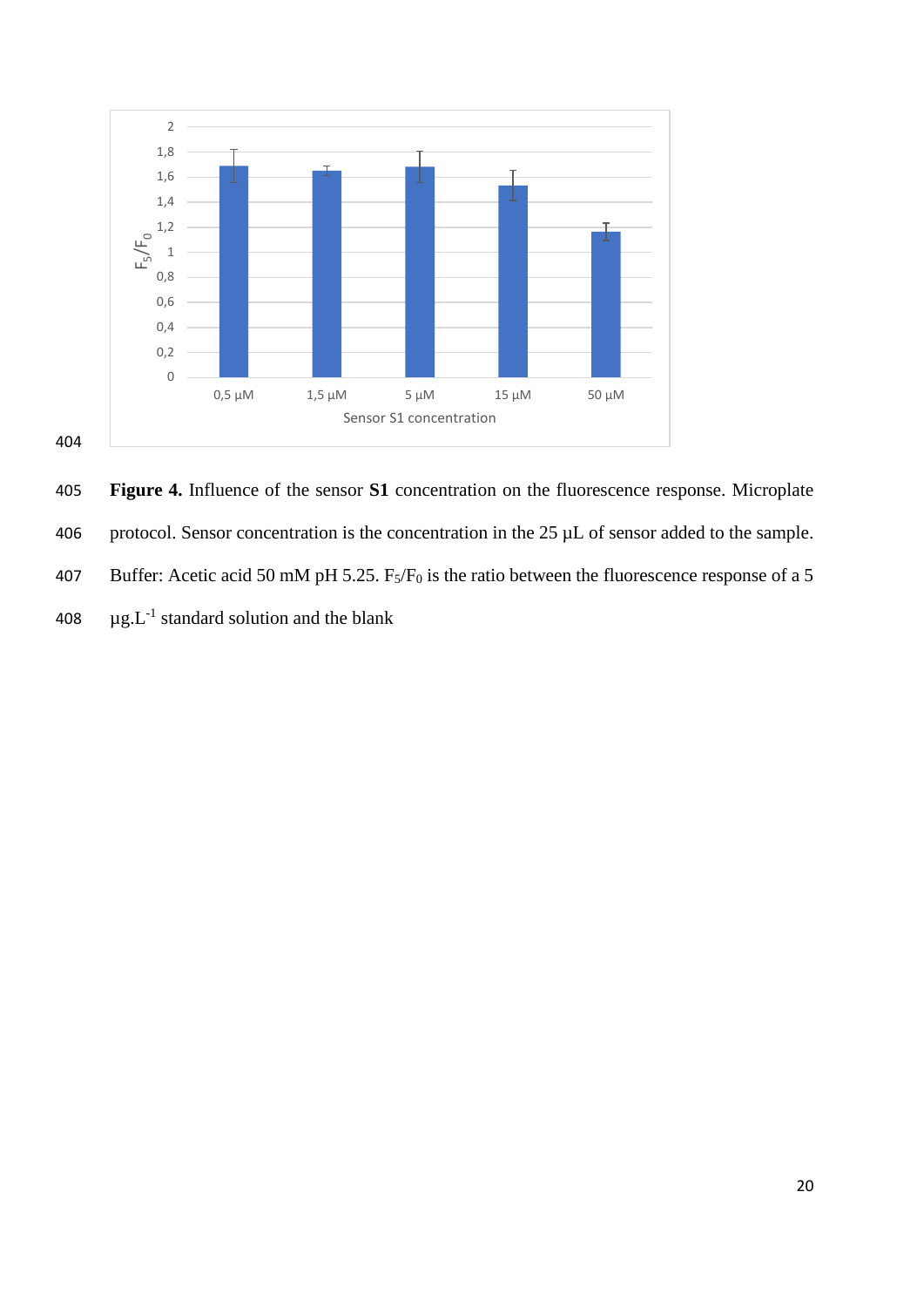

 **Figure 5.** Selectivity study with sensor **S1**. A. Buffer: Acetic acid 50 mM pH 5.25. B: Buffer: MOPS 50 mM pH 7.1. Microplate protocol, F/F0 is the ratio between the fluorescence response of the metal ions solution and the blank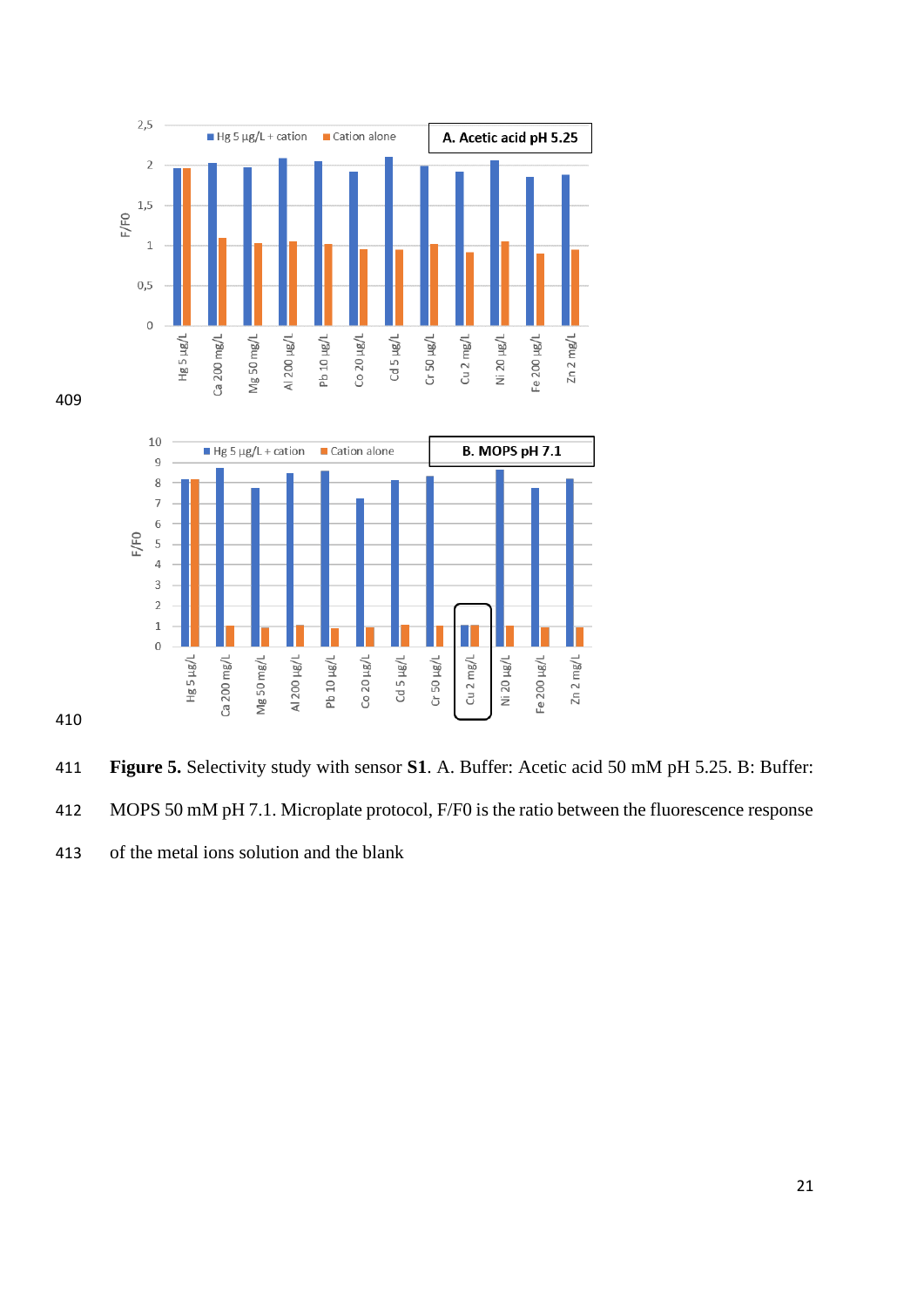

415 Figure 6. <sup>1</sup>H-NMR titration of Sensor **S1** (10.0 mM) with  $Hg^{2+}$  in CD<sub>3</sub>CN and CD<sub>3</sub>OD (1:1).

(a) Sensor **S1** only; (b) Sensor **S1** + 0.5 equiv of  $Hg^{2+}$  and (c) Sensor **S1** + 1.00 equiv of  $Hg^{2+}$